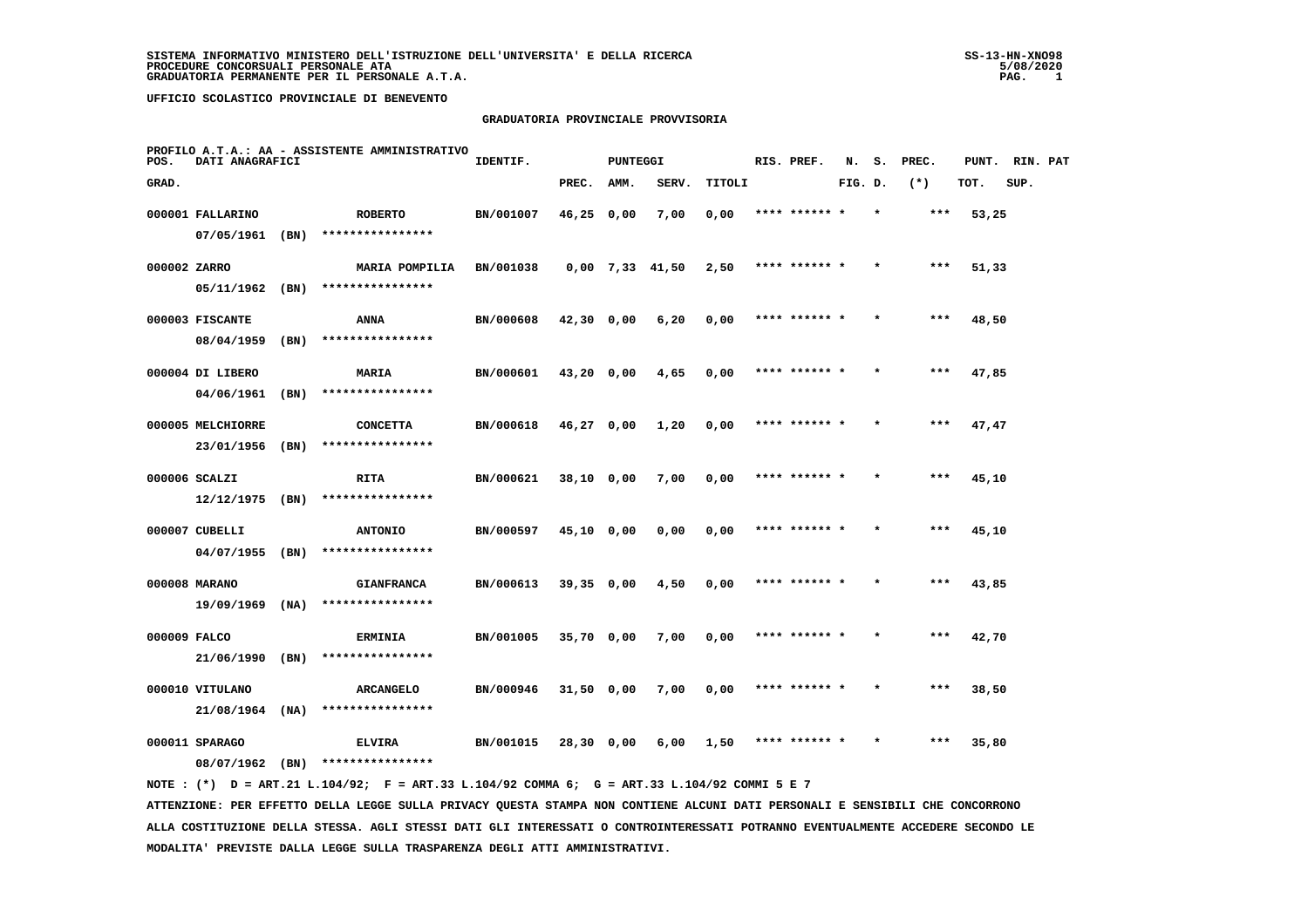## **GRADUATORIA PROVINCIALE PROVVISORIA**

| POS.         | DATI ANAGRAFICI      |      | PROFILO A.T.A.: AA - ASSISTENTE AMMINISTRATIVO | IDENTIF.  |       | <b>PUNTEGGI</b> |                   |        | RIS. PREF.    | N.      | s.      | PREC. | PUNT. | RIN. PAT |  |
|--------------|----------------------|------|------------------------------------------------|-----------|-------|-----------------|-------------------|--------|---------------|---------|---------|-------|-------|----------|--|
| GRAD.        |                      |      |                                                |           | PREC. | AMM.            | SERV.             | TITOLI |               | FIG. D. |         | $(*)$ | TOT.  | SUP.     |  |
|              | 000012 COPPOLA       |      | <b>GIUSEPPINA</b>                              | BN/001044 |       | $0,00$ $6,17$   | 22,25             | 0.00   | **** ****** * |         | $\star$ | $***$ | 28,42 |          |  |
|              | 26/07/1979           | (BN) | ****************                               |           |       |                 |                   |        |               |         |         |       |       |          |  |
|              | 000013 MASSARO       |      | <b>ASSUNTINA</b>                               | BN/001060 | 0,00  |                 | 8,00 18,20        | 1,80   | **** ****** * |         | $\star$ | $***$ | 28,00 |          |  |
|              | 15/08/1973           | (BN) | ****************                               |           |       |                 |                   |        |               |         |         |       |       |          |  |
|              | 000014 FRAGNETO      |      | LUIGIA                                         | BN/000955 | 26,65 | 0,00            | 0,00              | 0,00   | **** ****** * |         | $\star$ | $***$ | 26,65 |          |  |
|              | 23/08/1969           | (BN) | ****************                               |           |       |                 |                   |        |               |         |         |       |       |          |  |
|              | 000015 LA PECCERELLA |      | <b>MARIA</b>                                   | BN/001085 | 0,00  |                 | 6,67 14,50        | 1,50   | **** ****** * |         | $\star$ | $***$ | 22,67 |          |  |
|              | 21/06/1960           | (BN) | ****************                               |           |       |                 |                   |        |               |         |         |       |       |          |  |
| 000016 PENTA |                      |      | <b>GAETANO</b>                                 | BN/001048 |       |                 | $0,00$ 6,00 14,60 | 0.00   | **** ****** * |         | $\star$ | $***$ | 20,60 |          |  |
|              | 15/02/1964           | (BN) | ****************                               |           |       |                 |                   |        |               |         |         |       |       |          |  |
|              | 000017 VISCUSO       |      | MARIA DOMENICA                                 | BN/000663 | 19,67 | 0,00            | 0,00              | 0,00   | **** ****** * |         | $\star$ | $***$ | 19,67 |          |  |
|              | 04/06/1961           | (EE) | ****************                               |           |       |                 |                   |        |               |         |         |       |       |          |  |

 **NOTE : (\*) D = ART.21 L.104/92; F = ART.33 L.104/92 COMMA 6; G = ART.33 L.104/92 COMMI 5 E 7**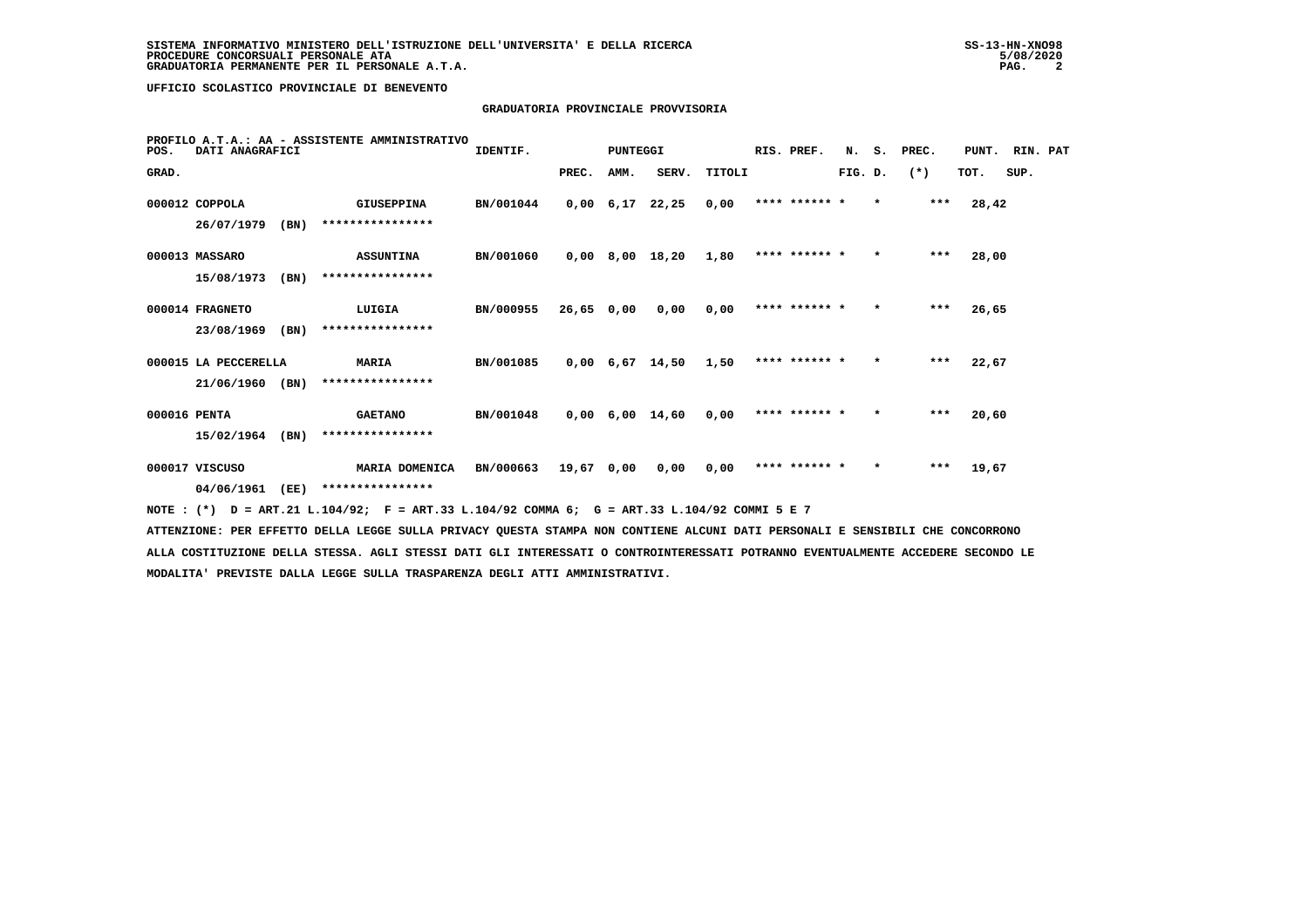#### **GRADUATORIA PROVINCIALE PROVVISORIA**

| POS.         | DATI ANAGRAFICI    |      | PROFILO A.T.A.: AT - ASSISTENTE TECNICO                                                                                       | IDENTIF.                                                |            | <b>PUNTEGGI</b> |       |        | RIS. PREF.    | N.      | s. | PREC. | PUNT. | RIN. PAT |  |
|--------------|--------------------|------|-------------------------------------------------------------------------------------------------------------------------------|---------------------------------------------------------|------------|-----------------|-------|--------|---------------|---------|----|-------|-------|----------|--|
| GRAD.        |                    |      |                                                                                                                               |                                                         | PREC.      | AMM.            | SERV. | TITOLI |               | FIG. D. |    | $(*)$ | TOT.  | SUP.     |  |
|              | 000001 ISCARO      |      | PASQUALE                                                                                                                      | BN/000653                                               | 57,02 0,00 |                 | 7,00  | 0,00   | **** ****** * |         |    | ***   | 64,02 |          |  |
|              | 15/12/1959         | (NA) | ****************                                                                                                              | AREE DI LABORATORIO POSSEDUTE: AR08                     |            |                 |       |        |               |         |    |       |       |          |  |
|              | 000002 GHIDINI     |      | FABRIZIO                                                                                                                      | BN/000592                                               | 53,60 0,00 |                 | 7,00  | 0,00   | **** ****** * |         |    |       | 60,60 |          |  |
|              | 21/08/1969         | (BG) | ****************                                                                                                              | AREE DI LABORATORIO POSSEDUTE: AR02 AR08                |            |                 |       |        |               |         |    |       |       |          |  |
|              |                    |      |                                                                                                                               |                                                         |            |                 |       |        |               |         |    |       |       |          |  |
|              | 000003 REPOLE      |      | LUIGI                                                                                                                         | BN/000649                                               | 51,60 0,00 |                 | 7,00  | 0,00   | **** ****** * |         |    | ***   | 58,60 |          |  |
|              | 08/12/1961 (BN)    |      | ****************                                                                                                              | AREE DI LABORATORIO POSSEDUTE: AR02 AR08                |            |                 |       |        |               |         |    |       |       |          |  |
|              | 000004 DE MERCURIO |      | LUCIO                                                                                                                         | BN/000990                                               |            | 48,40 0,00      | 6,20  | 0.00   | **** ****** * |         |    | ***   | 54,60 |          |  |
|              | 18/11/1966 (AV)    |      | ****************                                                                                                              | AREE DI LABORATORIO POSSEDUTE: AR02 AR08                |            |                 |       |        |               |         |    |       |       |          |  |
|              | 000005 PARENTE     |      | <b>FEDELE</b>                                                                                                                 | BN/000650                                               | 47,70 0,00 |                 | 1,80  | 0.00   | **** ****** * |         |    |       | 49,50 |          |  |
|              | 24/01/1967         | (MI) | ****************                                                                                                              | AREE DI LABORATORIO POSSEDUTE: AR02 AR05 AR08 AR10      |            |                 |       |        |               |         |    |       |       |          |  |
|              |                    |      |                                                                                                                               |                                                         |            |                 |       |        |               |         |    |       |       |          |  |
|              | 000006 MARTINO     |      | <b>GIANPIERO</b>                                                                                                              | BN/000554                                               | 44,30 0,00 |                 | 0,00  | 0,00   | **** ****** * |         |    | ***   | 44,30 |          |  |
|              | $10/11/1979$ (TO)  |      | ****************                                                                                                              | AREE DI LABORATORIO POSSEDUTE: AR02 AR08                |            |                 |       |        |               |         |    |       |       |          |  |
|              | 000007 ROMANO      |      | <b>CLAUDIA</b>                                                                                                                | BN/000558                                               | 40,80 0,00 |                 | 0,00  | 0,00   |               |         |    |       | 40,80 |          |  |
|              | 20/07/1983 (BN)    |      | ****************                                                                                                              | AREE DI LABORATORIO POSSEDUTE: AR08 AR31 AR33           |            |                 |       |        |               |         |    |       |       |          |  |
|              | 000008 SANTANIELLO |      | LAURA                                                                                                                         | BN/000988                                               | 26,80 0,00 |                 | 7,00  | 0,00   |               |         |    |       | 33,80 |          |  |
|              | 26/03/1983 (NA)    |      | ****************                                                                                                              | AREE DI LABORATORIO POSSEDUTE: AR15                     |            |                 |       |        |               |         |    |       |       |          |  |
|              |                    |      |                                                                                                                               |                                                         |            |                 |       |        |               |         |    |       |       |          |  |
|              | 000009 BATTISTELLI |      | ISIDE                                                                                                                         | BN/000984                                               | 25,00 0,00 |                 | 4,50  | 0.00   | **** ****** * |         |    | ***   | 29,50 |          |  |
|              | 06/07/1988 (PE)    |      | ****************                                                                                                              | AREE DI LABORATORIO POSSEDUTE: AR23 AR28 AR38           |            |                 |       |        |               |         |    |       |       |          |  |
| 000010 BALDO |                    |      | <b>SILVANA</b>                                                                                                                | BN/000983                                               | 24,06 0,00 |                 | 4,80  | 0,00   | **** ****** * |         |    |       | 28,86 |          |  |
|              | $10/12/1969$ (VV)  |      | ****************                                                                                                              | AREE DI LABORATORIO POSSEDUTE: AR02 AR08 AR29 AR32 AR36 |            |                 |       |        |               |         |    |       |       |          |  |
|              |                    |      |                                                                                                                               |                                                         |            |                 |       |        |               |         |    |       |       |          |  |
| 000011 RICCI |                    |      | <b>VINCENZO</b>                                                                                                               | BN/000995                                               | 22,76 0,00 |                 | 6,00  | 0,00   |               |         |    |       | 28,76 |          |  |
|              |                    |      | 09/09/1971 (EE) ****************                                                                                              | AREE DI LABORATORIO POSSEDUTE: AR02 AR08                |            |                 |       |        |               |         |    |       |       |          |  |
|              |                    |      | NOTE: (*) D = ART.21 L.104/92; F = ART.33 L.104/92 COMMA 6; G = ART.33 L.104/92 COMMI 5 E 7                                   |                                                         |            |                 |       |        |               |         |    |       |       |          |  |
|              |                    |      | ATTENZIONE: PER EFFETTO DELLA LEGGE SULLA PRIVACY QUESTA STAMPA NON CONTIENE ALCUNI DATI PERSONALI E SENSIBILI CHE CONCORRONO |                                                         |            |                 |       |        |               |         |    |       |       |          |  |

 **ALLA COSTITUZIONE DELLA STESSA. AGLI STESSI DATI GLI INTERESSATI O CONTROINTERESSATI POTRANNO EVENTUALMENTE ACCEDERE SECONDO LE MODALITA' PREVISTE DALLA LEGGE SULLA TRASPARENZA DEGLI ATTI AMMINISTRATIVI.**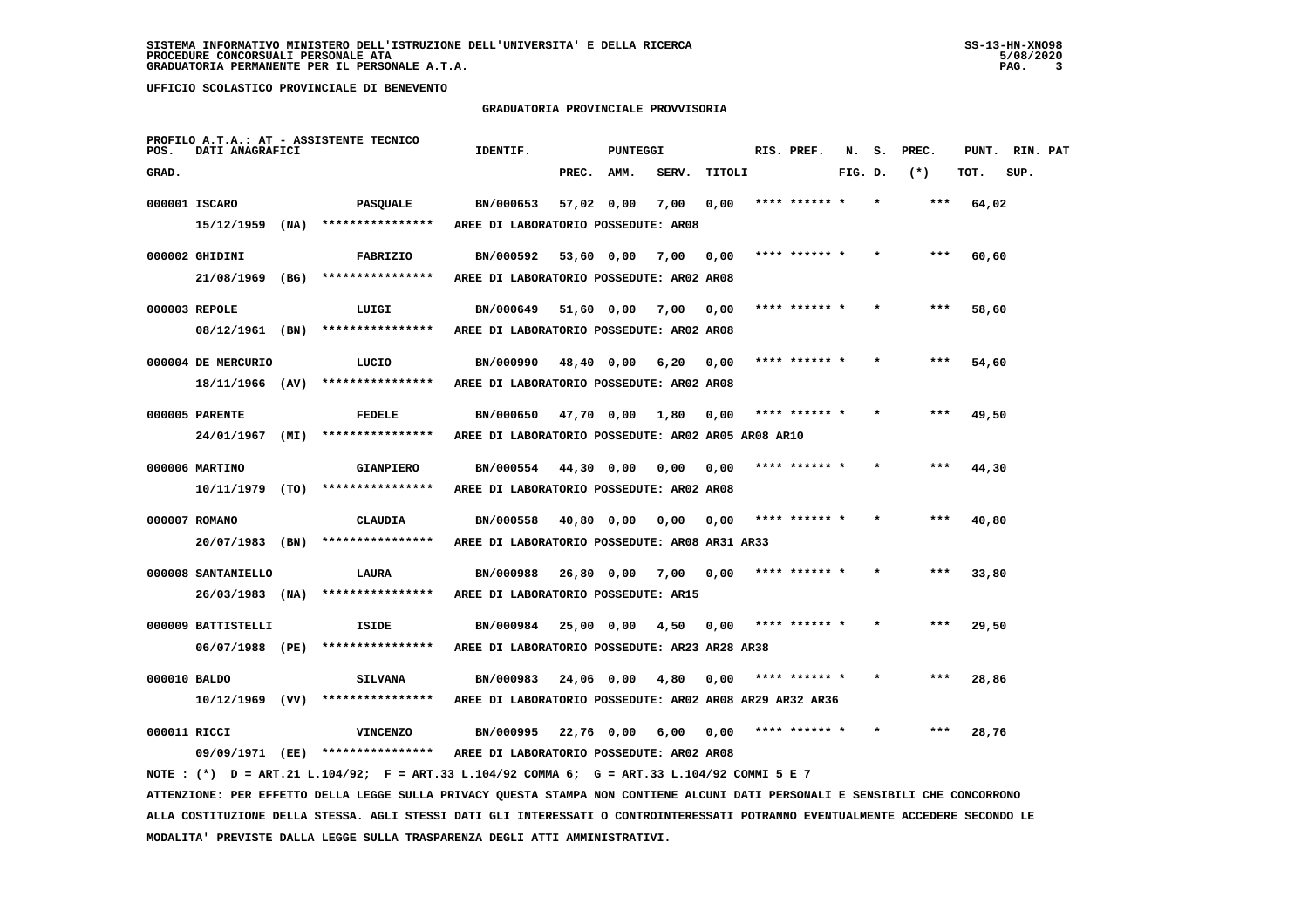## **GRADUATORIA PROVINCIALE PROVVISORIA**

| POS.  | DATI ANAGRAFICI  |      | PROFILO A.T.A.: AT - ASSISTENTE TECNICO | IDENTIF.                                                                                                                      |       | PUNTEGGI |                       |        | RIS. PREF.    |         |         | N. S. PREC. | PUNT. | RIN. PAT |  |
|-------|------------------|------|-----------------------------------------|-------------------------------------------------------------------------------------------------------------------------------|-------|----------|-----------------------|--------|---------------|---------|---------|-------------|-------|----------|--|
| GRAD. |                  |      |                                         |                                                                                                                               | PREC. | AMM.     | <b>SERV.</b>          | TITOLI |               | FIG. D. |         | $(*)$       | тот.  | SUP.     |  |
|       | 000012 DELL'OSTE |      | VITTORIO                                | BN/001050                                                                                                                     |       |          | 0,00 10,00 15,35 1,80 |        | **** ****** * |         | $\star$ | ***         | 27,15 |          |  |
|       | 08/06/1984       | (BN) | ****************                        | AREE DI LABORATORIO POSSEDUTE: AR01 AR02 AR08 AR21                                                                            |       |          |                       |        |               |         |         |             |       |          |  |
|       | 000013 DI BLASIO |      | NUNZIO                                  | BN/001105                                                                                                                     |       |          | 0,00 8,00 16,90       | 1,80   | **** ****** * |         | $\star$ | ***         | 26,70 |          |  |
|       | 14/01/1961       | (BN) | ****************                        | AREE DI LABORATORIO POSSEDUTE: AR01 AR08                                                                                      |       |          |                       |        |               |         |         |             |       |          |  |
|       |                  |      |                                         | NOTE: (*) D = ART.21 L.104/92; F = ART.33 L.104/92 COMMA 6; G = ART.33 L.104/92 COMMI 5 E 7                                   |       |          |                       |        |               |         |         |             |       |          |  |
|       |                  |      |                                         | ATTENZIONE: PER EFFETTO DELLA LEGGE SULLA PRIVACY QUESTA STAMPA NON CONTIENE ALCUNI DATI PERSONALI E SENSIBILI CHE CONCORRONO |       |          |                       |        |               |         |         |             |       |          |  |

 **ALLA COSTITUZIONE DELLA STESSA. AGLI STESSI DATI GLI INTERESSATI O CONTROINTERESSATI POTRANNO EVENTUALMENTE ACCEDERE SECONDO LE MODALITA' PREVISTE DALLA LEGGE SULLA TRASPARENZA DEGLI ATTI AMMINISTRATIVI.**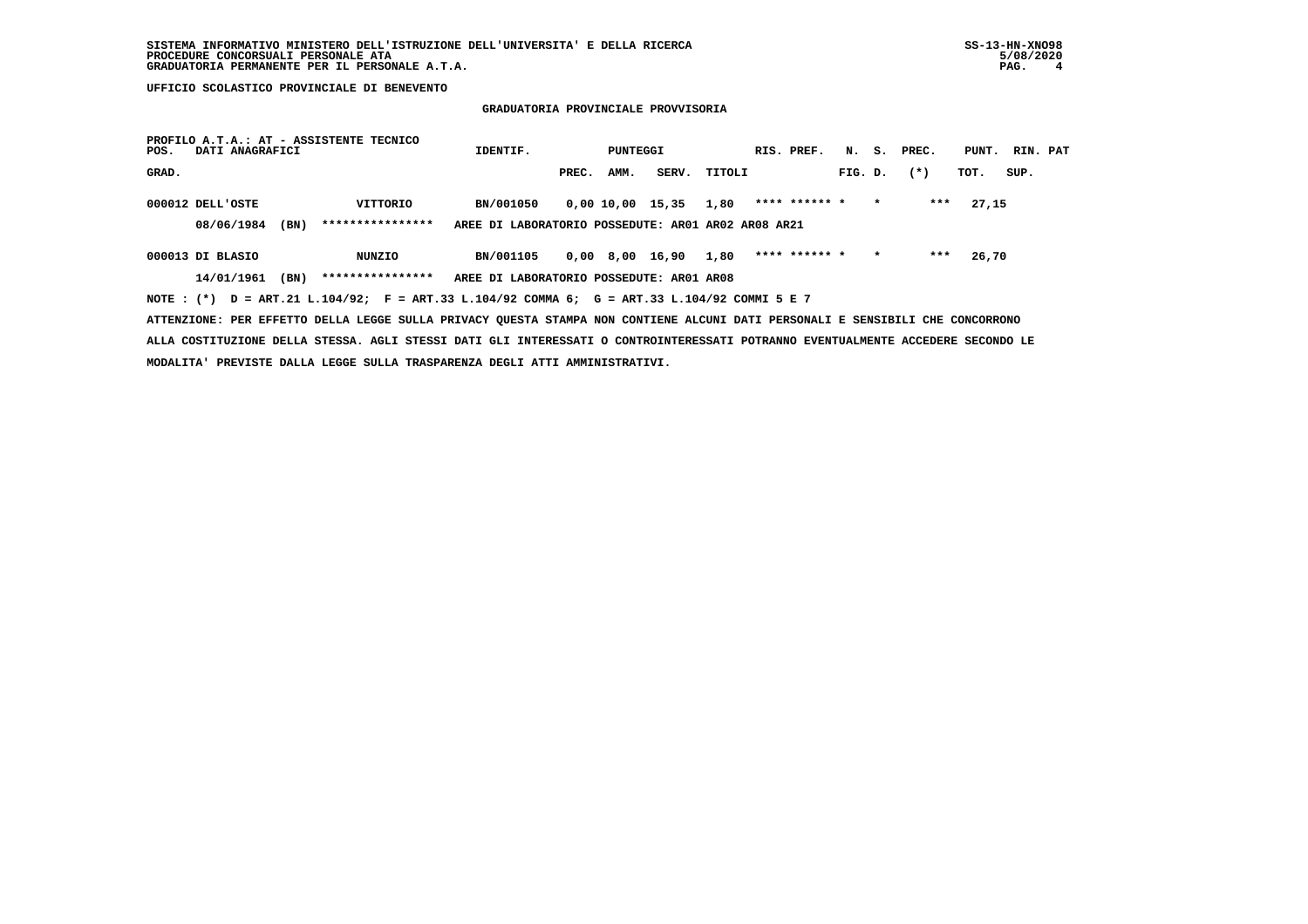**GRADUATORIA PROVINCIALE PROVVISORIA**

| PROFILO A.T.A.: CO - CUOCO<br>POS.<br><b>DATI ANAGRAFICI</b>                                | IDENTIF.  |            | PUNTEGGI |       |        | RIS. PREF.    |         | N. S. PREC. | PUNT. | RIN. PAT |  |
|---------------------------------------------------------------------------------------------|-----------|------------|----------|-------|--------|---------------|---------|-------------|-------|----------|--|
| GRAD.                                                                                       |           | PREC.      | AMM.     | SERV. | TITOLI |               | FIG. D. | $(* )$      | тот.  | SUP.     |  |
| 000001 MEOLI<br><b>ANTONELLA</b>                                                            | BN/000768 | 47,40 0,00 |          | 6,00  | 0,00   | **** ****** * |         | ***         | 53,40 |          |  |
| ****************<br>29/12/1982<br>(BN)                                                      |           |            |          |       |        |               |         |             |       |          |  |
| NOTE: (*) D = ART.21 L.104/92; F = ART.33 L.104/92 COMMA 6; G = ART.33 L.104/92 COMMI 5 E 7 |           |            |          |       |        |               |         |             |       |          |  |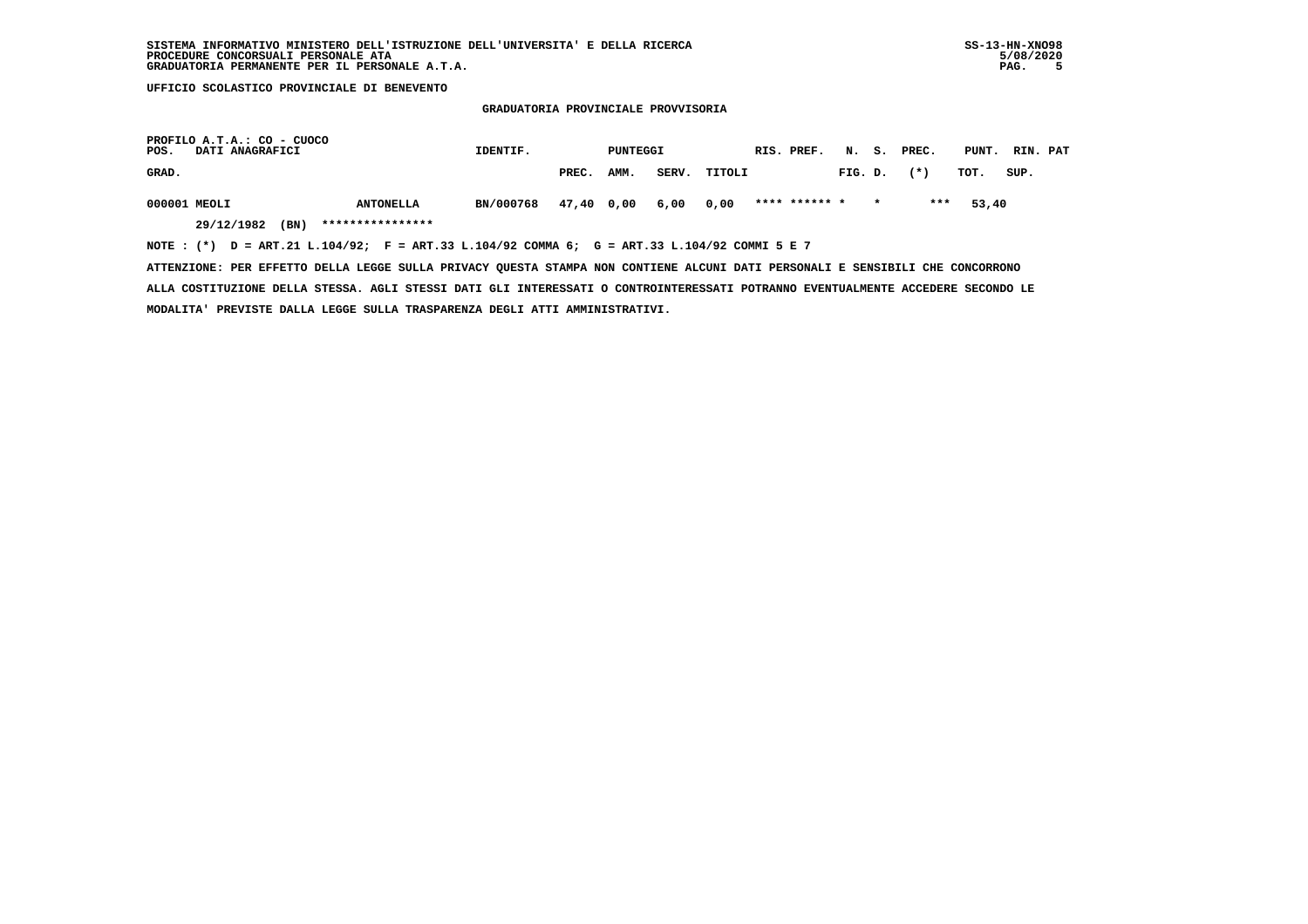## **GRADUATORIA PROVINCIALE PROVVISORIA**

| POS.         | DATI ANAGRAFICI  |      | PROFILO A.T.A.: CR - COLLABORATORE SCOLASTICO | TECNICO (ADDETTO AZIENDE AGRARIE)<br>IDENTIF. |       | PUNTEGGI |       |        | RIS. PREF.    | N.      | s.      | PREC.  | PUNT. | RIN. PAT |  |
|--------------|------------------|------|-----------------------------------------------|-----------------------------------------------|-------|----------|-------|--------|---------------|---------|---------|--------|-------|----------|--|
| GRAD.        |                  |      |                                               |                                               | PREC. | AMM.     | SERV. | TITOLI |               | FIG. D. |         | $(* )$ | TOT.  | SUP.     |  |
| 000001 MAIO  |                  |      | <b>LEOPOLDO</b>                               | BN/000947                                     | 34,80 | 0,00     | 2,10  | 0,00   | **** ****** * |         | $\star$ | $***$  | 36,90 |          |  |
|              | 29/08/1984       | (BN) | ****************                              |                                               |       |          |       |        |               |         |         |        |       |          |  |
|              | 000002 D'ONOFRIO |      | <b>CENZINA</b>                                | BN/001080                                     | 0,00  | 3,00     | 15,00 | 3,00   | **** ****** * |         | $\star$ | ***    | 21,00 |          |  |
|              | 16/04/1985       | (BN) | ****************                              |                                               |       |          |       |        |               |         |         |        |       |          |  |
| 000003 RENNA |                  |      | PASOUALINA                                    | BN/001072                                     | 0,00  | 3,00     | 15,00 | 3,00   | **** ****** * |         | $\star$ | $***$  | 21,00 |          |  |
|              | 03/11/1985       | (BN) | ****************                              |                                               |       |          |       |        |               |         |         |        |       |          |  |

 **NOTE : (\*) D = ART.21 L.104/92; F = ART.33 L.104/92 COMMA 6; G = ART.33 L.104/92 COMMI 5 E 7**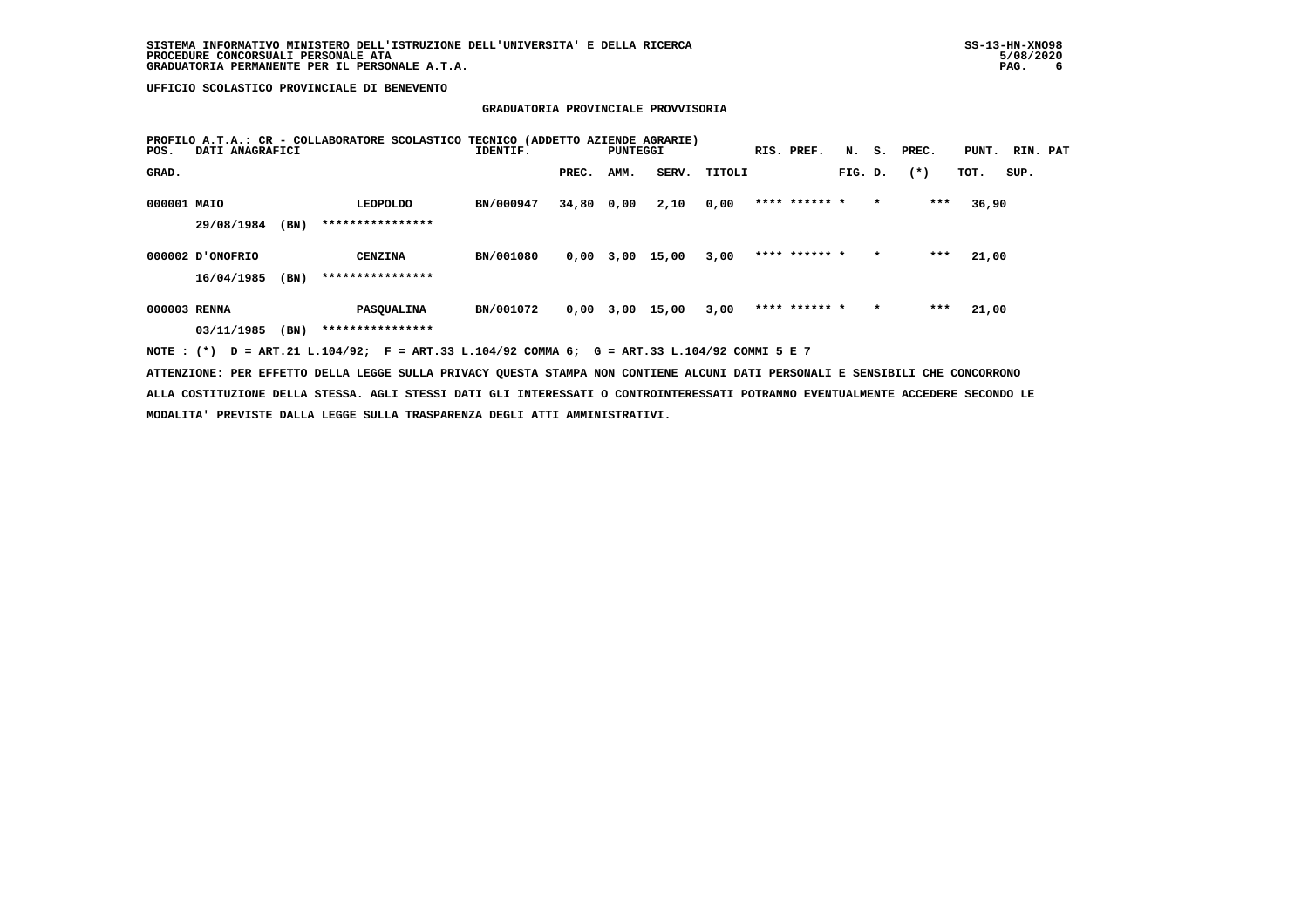# **GRADUATORIA PROVINCIALE PROVVISORIA**

| POS.         | DATI ANAGRAFICI                    |      | PROFILO A.T.A.: CS - COLLABORATORE SCOLASTICO | IDENTIF.  |              | <b>PUNTEGGI</b> |                       |        | RIS. PREF.    | N.      | s.      | PREC. | PUNT. | RIN. PAT |  |
|--------------|------------------------------------|------|-----------------------------------------------|-----------|--------------|-----------------|-----------------------|--------|---------------|---------|---------|-------|-------|----------|--|
| GRAD.        |                                    |      |                                               |           | PREC.        | AMM.            | SERV.                 | TITOLI |               | FIG. D. |         | $(*)$ | TOT.  | SUP.     |  |
|              | 000001 RUGGIERO                    |      | VITTORIA                                      | BN/001032 |              |                 | $0,00$ 2,00 40,75     | 0,00   | **** ****** * |         |         | ***   | 42,75 |          |  |
|              | 04/03/1981 (EE)                    |      | ****************                              |           |              |                 |                       |        |               |         |         |       |       |          |  |
| 000002 RUSSO |                                    |      | <b>GRAZIA</b>                                 | BN/001065 |              |                 | $0,00$ $3,50$ $32,65$ | 0,00   | **** ****** * |         |         | ***   | 36,15 |          |  |
|              | 22/05/1952 (BN)                    |      | ****************                              |           |              |                 |                       |        |               |         |         |       |       |          |  |
|              | 000003 FALATO                      |      | TARQUINIO                                     | BN/000931 | 28,80 0,00   |                 | 6,00                  | 0,00   | **** ****** * |         |         | $***$ | 34,80 |          |  |
|              | 29/04/1954 (BN)                    |      | ****************                              |           |              |                 |                       |        |               |         |         |       |       |          |  |
|              | 000004 CERULO                      |      | FILIPPO                                       | BN/000934 | $27,10$ 0,00 |                 | 7,00                  | 0,00   | **** ****** * |         | $\star$ | ***   | 34,10 |          |  |
|              | 14/07/1966                         | (BN) | ****************                              |           |              |                 |                       |        |               |         |         |       |       |          |  |
|              | 000005 ALBERICO                    |      | <b>FLAVIA</b>                                 | BN/000932 | 28,00 0,00   |                 | 6,00                  | 0,00   | **** ****** * |         |         | $***$ | 34,00 |          |  |
|              | $10/04/1964$ (BN)                  |      | ****************                              |           |              |                 |                       |        |               |         |         |       |       |          |  |
| 000006 MARRA |                                    |      | <b>ANGELA</b><br>****************             | BN/000925 | 28,00 0,00   |                 | 6,00                  | 0,00   | **** ****** * |         |         | ***   | 34,00 |          |  |
|              | 19/09/1959 (BN)                    |      |                                               |           |              |                 |                       |        |               |         |         |       |       |          |  |
| 000007 FUSCO | 18/10/1961 (BN)                    |      | GIOVANNI<br>****************                  | BN/000942 | 27,50 0,00   |                 | 6,00                  | 0,00   | **** ****** * |         |         | ***   | 33,50 |          |  |
|              |                                    |      |                                               |           |              |                 |                       |        |               |         |         |       |       |          |  |
|              | 000008 FORGIONE<br>26/05/1961 (BN) |      | <b>MARIA TERESA</b><br>****************       | BN/000933 | 27,00 0,00   |                 | 6,00                  | 0,00   | **** ****** * |         |         | ***   | 33,00 |          |  |
| 000009 SORDA |                                    |      | LUISA                                         | BN/000943 | $26,50$ 0,00 |                 | 6,00                  | 0,00   | **** ******   |         |         | $***$ | 32,50 |          |  |
|              | 21/12/1959 (BN)                    |      | ****************                              |           |              |                 |                       |        |               |         |         |       |       |          |  |
|              | 000010 MARCANTONIO                 |      | <b>MARIA ROSARIA</b>                          | BN/000973 | $24,65$ 0,00 |                 | 7,00                  | 0,00   | **** ****** * |         |         | $***$ | 31,65 |          |  |
|              | 28/05/1960 (BN)                    |      | ****************                              |           |              |                 |                       |        |               |         |         |       |       |          |  |
|              | 000011 SELLITTO                    |      | MARIA LUISA                                   | BN/000944 | 24,50 0,00   |                 | 7,00                  | 0,00   | **** ****** * |         | $\star$ | ***   | 31,50 |          |  |
|              | 15/04/1963                         | (BN) | ****************                              |           |              |                 |                       |        |               |         |         |       |       |          |  |
|              |                                    |      |                                               |           |              |                 |                       |        |               |         |         |       |       |          |  |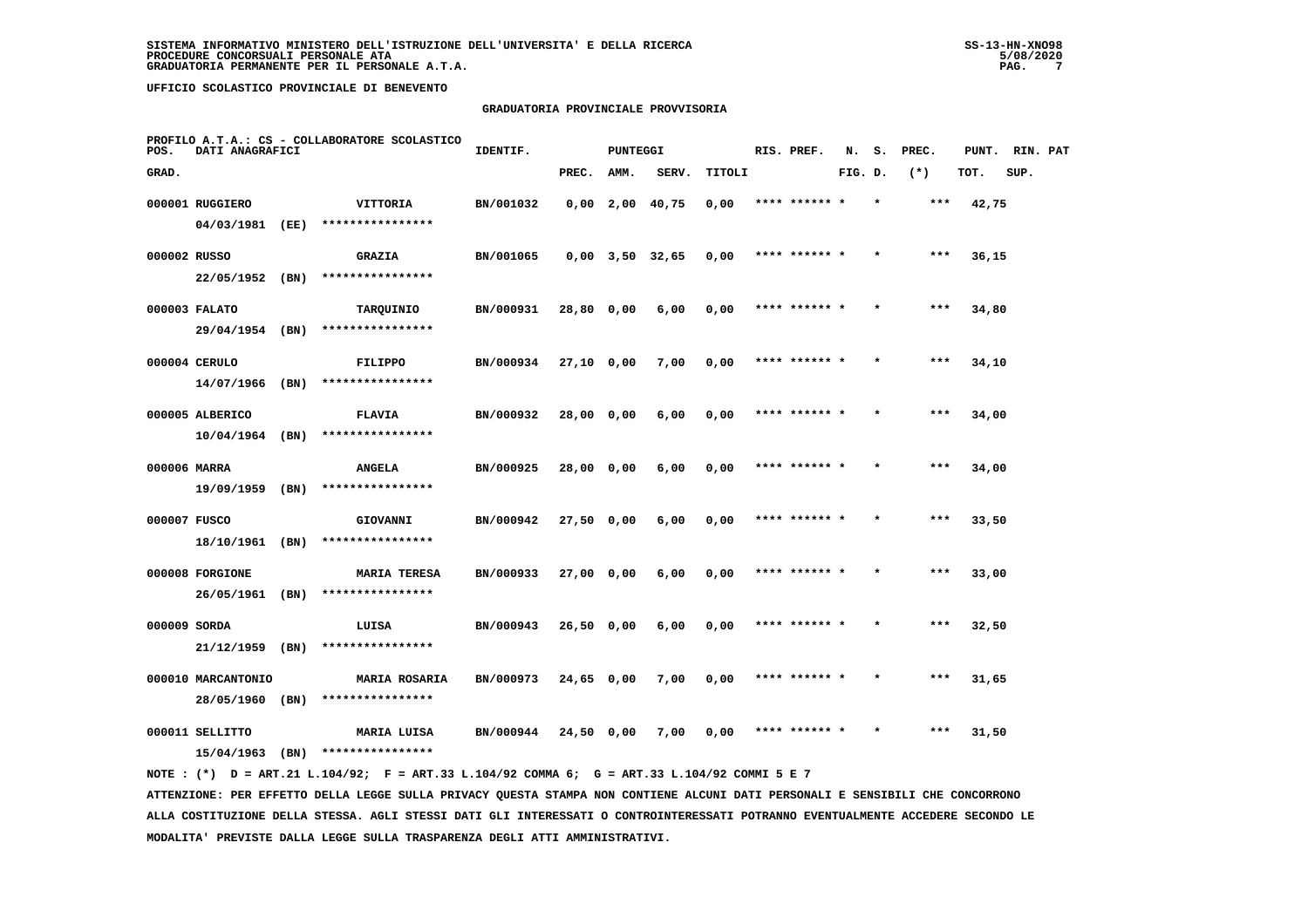# **GRADUATORIA PROVINCIALE PROVVISORIA**

| POS.  | DATI ANAGRAFICI   |      | PROFILO A.T.A.: CS - COLLABORATORE SCOLASTICO | IDENTIF.  |              | <b>PUNTEGGI</b> |       |        | RIS. PREF.    | N.      | s. | PREC. | PUNT. | RIN. PAT |  |
|-------|-------------------|------|-----------------------------------------------|-----------|--------------|-----------------|-------|--------|---------------|---------|----|-------|-------|----------|--|
| GRAD. |                   |      |                                               |           | PREC.        | AMM.            | SERV. | TITOLI |               | FIG. D. |    | $(*)$ | TOT.  | SUP.     |  |
|       | 000012 SERVODIO   |      | <b>GIUSEPPE</b>                               | BN/000936 | $25,45$ 0,00 |                 | 6,00  | 0,00   | **** ****** * |         |    | ***   | 31,45 |          |  |
|       | 25/04/1962        | (BN) | ****************                              |           |              |                 |       |        |               |         |    |       |       |          |  |
|       | 000013 ALBANESE   |      | LILIANA                                       | BN/000945 | $25,10$ 0,00 |                 | 6,00  | 0,00   | **** ****** * |         |    | $***$ | 31,10 |          |  |
|       | $30/06/1954$ (BN) |      | ****************                              |           |              |                 |       |        |               |         |    |       |       |          |  |
|       | 000014 MIGNONE    |      | LUCIA                                         | BN/000940 | 25,00 0,00   |                 | 6,00  | 0,00   | **** ****** * |         |    | $***$ | 31,00 |          |  |
|       | 02/12/1964        | (NA) | ****************                              |           |              |                 |       |        |               |         |    |       |       |          |  |
|       | 000015 LA ROCCA   |      | <b>SALVATORE</b>                              | BN/000937 | $24,00$ 0,00 |                 | 7,00  | 0,00   | **** ****** * |         |    | $***$ | 31,00 |          |  |
|       | 11/11/1961        | (BN) | ****************                              |           |              |                 |       |        |               |         |    |       |       |          |  |
|       | 000016 SAQUELLA   |      | <b>NICOLA</b>                                 | BN/000935 | 25,00 0,00   |                 | 6,00  | 0,00   | **** ****** * |         |    | $***$ | 31,00 |          |  |
|       | 02/01/1961        | (BN) | ****************                              |           |              |                 |       |        |               |         |    |       |       |          |  |
|       | 000017 DI DONATO  |      | <b>SERAFINO</b>                               | BN/000962 | 24,60 0,00   |                 | 6,00  | 0,00   | **** ****** * |         |    | $***$ | 30,60 |          |  |
|       | 20/12/1957        | (BN) | ****************                              |           |              |                 |       |        |               |         |    |       |       |          |  |
|       | 000018 J'APRUZZO  |      | <b>ANGELO</b>                                 | BN/000938 | $24,50$ 0,00 |                 | 6,00  | 0,00   | **** ****** * |         |    | ***   | 30,50 |          |  |
|       | 06/07/1960        | (BN) | ****************                              |           |              |                 |       |        |               |         |    |       |       |          |  |
|       | 000019 SACCOMANDO |      | <b>CARMINE</b>                                | BN/000979 | 23,50 0,00   |                 | 7,00  | 0,00   | **** ******   |         |    | ***   | 30,50 |          |  |
|       | 02/12/1963        | (BN) | ****************                              |           |              |                 |       |        |               |         |    |       |       |          |  |
|       | 000020 VALENTINO  |      | <b>CARMELA</b>                                | BN/001016 | $23,85$ 0,00 |                 | 6,00  | 0,00   | **** ****** * |         |    | $***$ | 29,85 |          |  |
|       | 05/02/1966        | (BN) | ****************                              |           |              |                 |       |        |               |         |    |       |       |          |  |
|       | 000021 LUCIANO    |      | <b>ADAMO</b>                                  | BN/000972 | 23,50 0,00   |                 | 6,00  | 0,00   | **** ****** * |         |    | ***   | 29,50 |          |  |
|       | 11/11/1965        | (BN) | ****************                              |           |              |                 |       |        |               |         |    |       |       |          |  |
|       | 000022 LOMBARDO   |      | <b>CARMINE</b>                                | BN/000971 | 23,10 0,00   |                 | 6,00  | 0,00   |               |         |    | ***   | 29,10 |          |  |
|       | 11/07/1958        | (BN) | ****************                              |           |              |                 |       |        |               |         |    |       |       |          |  |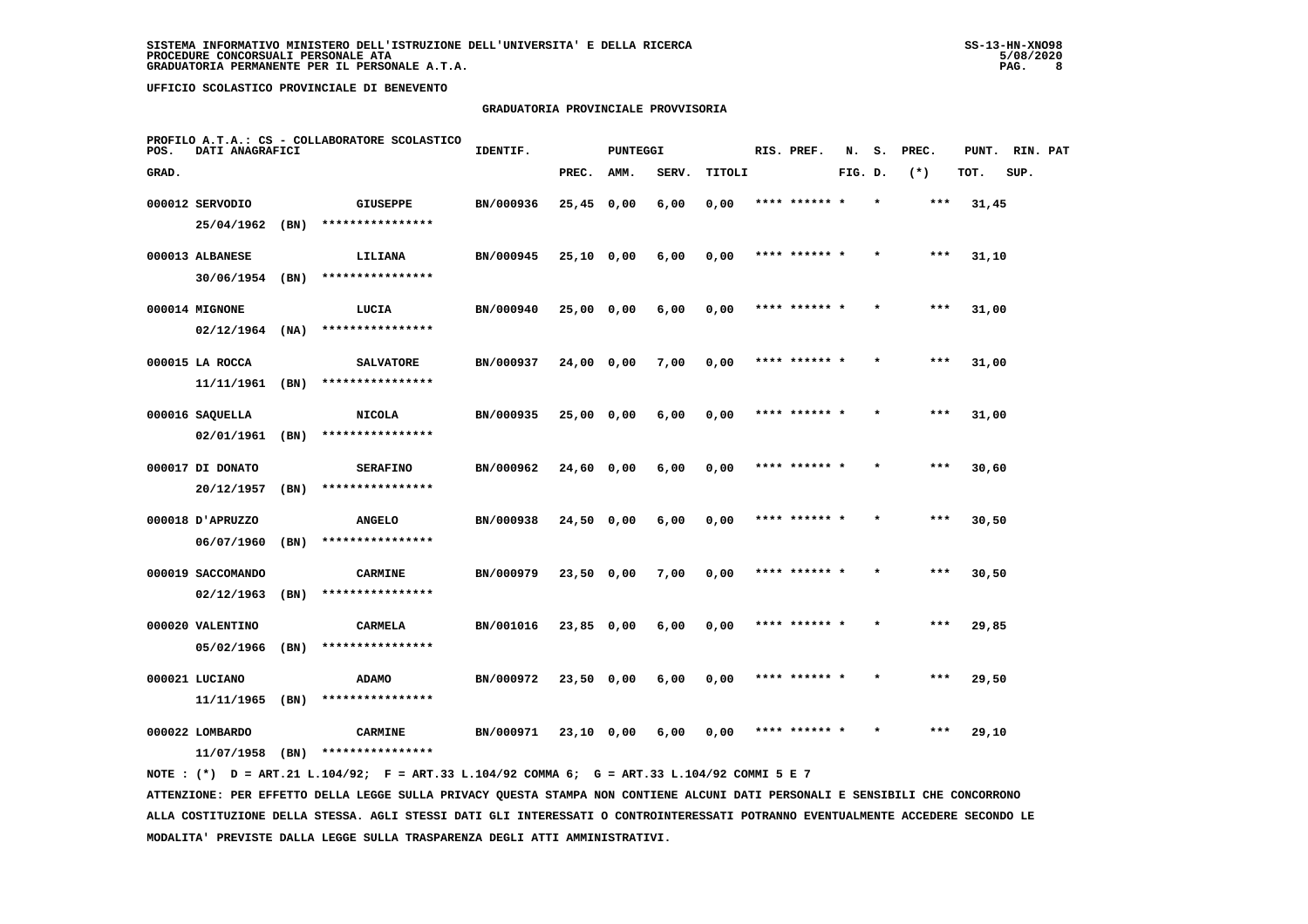# **GRADUATORIA PROVINCIALE PROVVISORIA**

| POS.  | DATI ANAGRAFICI   |      | PROFILO A.T.A.: CS - COLLABORATORE SCOLASTICO | IDENTIF.  |              | <b>PUNTEGGI</b> |       |        | RIS. PREF.    | N.      | s.      | PREC. | PUNT. | RIN. PAT |  |
|-------|-------------------|------|-----------------------------------------------|-----------|--------------|-----------------|-------|--------|---------------|---------|---------|-------|-------|----------|--|
| GRAD. |                   |      |                                               |           | PREC.        | AMM.            | SERV. | TITOLI |               | FIG. D. |         | $(*)$ | TOT.  | SUP.     |  |
|       | 000023 SILVESTRI  |      | <b>ANTONIETTA</b>                             | BN/000980 | $22,00$ 0,00 |                 | 7,00  | 0,00   | **** ****** * |         | $\star$ | $***$ | 29,00 |          |  |
|       | 19/06/1964        | (BN) | ****************                              |           |              |                 |       |        |               |         |         |       |       |          |  |
|       | 000024 ASSINI     |      | <b>SILVANA</b>                                | BN/000952 | $23,00$ 0,00 |                 | 6,00  | 0,00   | **** ****** * |         |         | ***   | 29,00 |          |  |
|       | 27/10/1961        | (BN) | ****************                              |           |              |                 |       |        |               |         |         |       |       |          |  |
|       | 000025 ANTONUCCI  |      | <b>SALVATORE</b>                              | BN/000950 | 21,60 0,00   |                 | 7,00  | 0,00   | **** ****** * |         |         | $***$ | 28,60 |          |  |
|       | 16/06/1959        | (BN) | ****************                              |           |              |                 |       |        |               |         |         |       |       |          |  |
|       | 000026 FORGIONE   |      | <b>LORENZO</b>                                | BN/000967 | 22,50 0,00   |                 | 6,00  | 0,00   | **** ****** * |         |         | $***$ | 28,50 |          |  |
|       | 17/01/1965        | (BN) | ****************                              |           |              |                 |       |        |               |         |         |       |       |          |  |
|       | 000027 MATTEI     |      | <b>PASQUALE</b>                               | BN/000941 | 22,50 0,00   |                 | 6,00  | 0,00   | **** ****** * |         |         | $***$ | 28,50 |          |  |
|       | $16/04/1954$ (BN) |      | ****************                              |           |              |                 |       |        |               |         |         |       |       |          |  |
|       | 000028 CATILLO    |      | COSIMO                                        | BN/000957 | $21,30$ 0,00 |                 | 7,00  | 0,00   |               |         |         | ***   | 28,30 |          |  |
|       | 02/02/1961        | (BN) | ****************                              |           |              |                 |       |        |               |         |         |       |       |          |  |
|       | 000029 BOZZELLA   |      | <b>NICOLINA</b>                               | BN/000689 | $28,30$ 0,00 |                 | 0,00  | 0,00   | **** ******   |         |         | $***$ | 28,30 |          |  |
|       | 01/02/1961        | (BN) | ****************                              |           |              |                 |       |        |               |         |         |       |       |          |  |
|       | 000030 LA PORTA   |      | DARIO                                         | BN/000719 | 28,25 0,00   |                 | 0,00  | 0,00   | **** ******   |         |         | $***$ | 28,25 |          |  |
|       | 22/08/1974        | (BN) | ****************                              |           |              |                 |       |        |               |         |         |       |       |          |  |
|       | 000031 CASTIELLO  |      | PATRIZIA                                      | BN/000707 | 28,10 0,00   |                 | 0,00  | 0,00   | **** ****** * |         |         | ***   | 28,10 |          |  |
|       | 26/02/1961        | (BN) | ****************                              |           |              |                 |       |        |               |         |         |       |       |          |  |
|       | 000032 CASTALDI   |      | MASSIMILIANO                                  | BN/000690 | 28,05 0,00   |                 | 0,00  | 0,00   | **** ****** * |         |         | ***   | 28,05 |          |  |
|       | 16/06/1978        | (BN) | ****************                              |           |              |                 |       |        |               |         |         |       |       |          |  |
|       | 000033 PERUGINI   |      | <b>MILENA</b>                                 | BN/000717 | 27,90 0,00   |                 | 0.00  | 0.00   | **** ****** * |         |         | ***   | 27,90 |          |  |
|       | 26/04/1974        | (BN) | ****************                              |           |              |                 |       |        |               |         |         |       |       |          |  |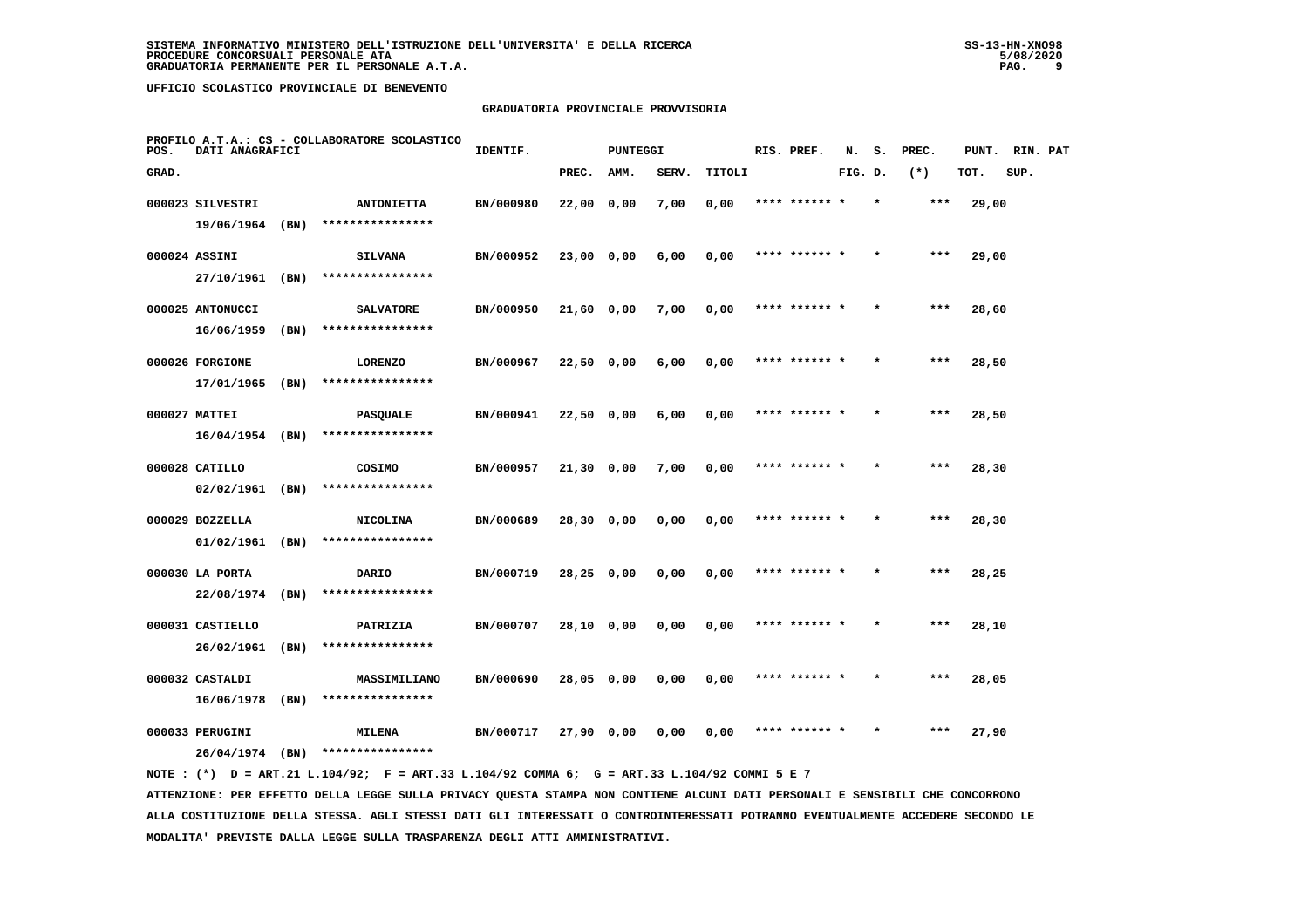# **GRADUATORIA PROVINCIALE PROVVISORIA**

| POS.         | DATI ANAGRAFICI   |      | PROFILO A.T.A.: CS - COLLABORATORE SCOLASTICO | IDENTIF.  |              | <b>PUNTEGGI</b> |       |        | RIS. PREF.    | N.      | s. | PREC. | PUNT. | RIN. PAT |  |
|--------------|-------------------|------|-----------------------------------------------|-----------|--------------|-----------------|-------|--------|---------------|---------|----|-------|-------|----------|--|
| GRAD.        |                   |      |                                               |           | PREC.        | AMM.            | SERV. | TITOLI |               | FIG. D. |    | $(*)$ | TOT.  | SUP.     |  |
|              | 000034 FRANCESCA  |      | PATRIZIA                                      | BN/000718 | 27,75 0,00   |                 | 0,00  | 0,00   | **** ****** * |         |    | ***   | 27,75 |          |  |
|              | 04/04/1959        | (BN) | ****************                              |           |              |                 |       |        |               |         |    |       |       |          |  |
| 000035 BOZZI |                   |      | <b>ANDREA</b>                                 | BN/000953 | 21,60 0,00   |                 | 6,00  | 0,00   | **** ****** * |         |    | $***$ | 27,60 |          |  |
|              | 04/08/1966 (BN)   |      | ****************                              |           |              |                 |       |        |               |         |    |       |       |          |  |
|              | 000036 FOSCHINI   |      | MARIA MARGHERITA BN/000968                    |           | 20,50 0,00   |                 | 7,00  | 0,00   | **** ****** * |         |    | ***   | 27,50 |          |  |
|              | 10/06/1964        | (BN) | ****************                              |           |              |                 |       |        |               |         |    |       |       |          |  |
|              | 000037 RICCIUTO   |      | <b>MARIANO</b>                                | BN/000978 | 21,50 0,00   |                 | 6,00  | 0,00   | **** ****** * |         |    | ***   | 27,50 |          |  |
|              | 18/09/1961        | (BN) | ****************                              |           |              |                 |       |        |               |         |    |       |       |          |  |
| 000038 RUSSO |                   |      | IOLE                                          | BN/000711 | $27,15$ 0,00 |                 | 0,00  | 0,00   | **** ****** * |         |    | $***$ | 27,15 |          |  |
|              | 11/03/1962 (EE)   |      | ****************                              |           |              |                 |       |        |               |         |    |       |       |          |  |
|              | 000039 SCALZI     |      | <b>RITA</b>                                   | BN/000682 | $25,65$ 0,00 |                 | 1,40  | 0,00   | **** ****** * |         |    | $***$ | 27,05 |          |  |
|              | $12/12/1975$ (BN) |      | ****************                              |           |              |                 |       |        |               |         |    |       |       |          |  |
|              | 000040 MASSARO    |      | <b>FRANCESCA</b>                              | BN/000975 | 21,00 0,00   |                 | 6,00  | 0,00   | **** ****** * |         |    | $***$ | 27,00 |          |  |
|              | 25/06/1972 (BN)   |      | ****************                              |           |              |                 |       |        |               |         |    |       |       |          |  |
|              | 000041 MASONE     |      | POMPEO                                        | BN/000974 | 21,00 0,00   |                 | 6,00  | 0,00   |               |         |    | ***   | 27,00 |          |  |
|              | 05/05/1961 (BN)   |      | ****************                              |           |              |                 |       |        |               |         |    |       |       |          |  |
|              | 000042 LUGLIO     |      | <b>UMBERTO</b>                                | BN/000696 | $26,85$ 0,00 |                 | 0,00  | 0,00   | **** ****** * |         |    | ***   | 26,85 |          |  |
|              | 14/09/1966        | (BN) | ****************                              |           |              |                 |       |        |               |         |    |       |       |          |  |
|              | 000043 MEDUGNO    |      | MADDALENA                                     | BN/000976 | 20,65 0,00   |                 | 6,00  | 0,00   | **** ****** * |         |    | ***   | 26,65 |          |  |
|              | 06/06/1957        | (BN) | ****************                              |           |              |                 |       |        |               |         |    |       |       |          |  |
|              | 000044 DE MIZIO   |      | <b>ANTONIO</b>                                | BN/000961 | 19,60 0,00   |                 | 7,00  | 0,00   | **** ****** * |         |    | ***   | 26,60 |          |  |
|              | 28/06/1961        | (BN) | ****************                              |           |              |                 |       |        |               |         |    |       |       |          |  |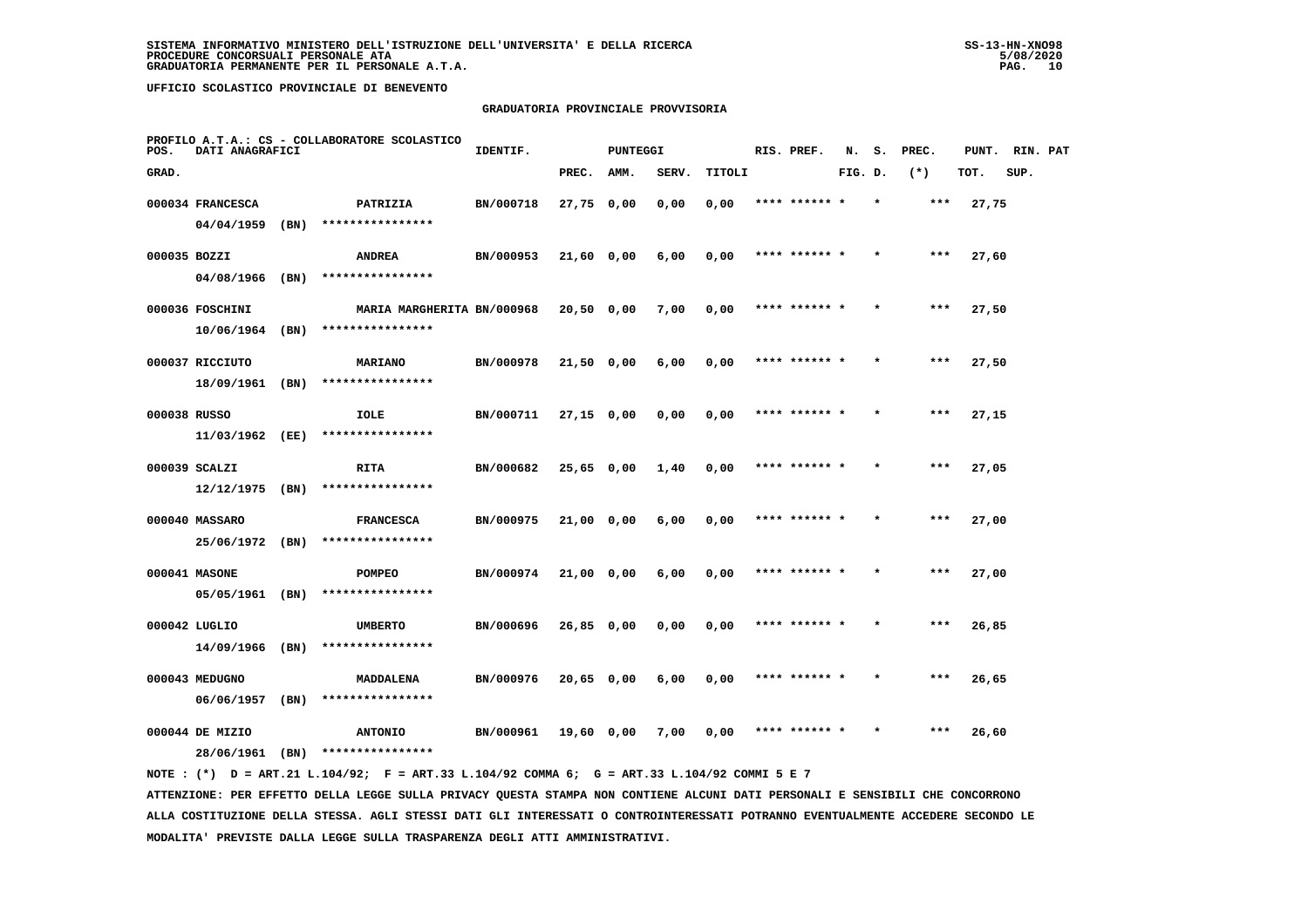## **GRADUATORIA PROVINCIALE PROVVISORIA**

| POS.         | DATI ANAGRAFICI      |      | PROFILO A.T.A.: CS - COLLABORATORE SCOLASTICO | IDENTIF.  |              | <b>PUNTEGGI</b> |                  |        | RIS. PREF.    | N.      | s.      | PREC. | PUNT. | RIN. PAT |  |
|--------------|----------------------|------|-----------------------------------------------|-----------|--------------|-----------------|------------------|--------|---------------|---------|---------|-------|-------|----------|--|
| GRAD.        |                      |      |                                               |           | PREC.        | AMM.            | SERV.            | TITOLI |               | FIG. D. |         | $(*)$ | TOT.  | SUP.     |  |
|              | 000045 PARENTE       |      | LUIGI                                         | BN/000977 | 20,50 0,00   |                 | 6,00             | 0,00   | **** ****** * |         |         | ***   | 26,50 |          |  |
|              | 21/06/1962 (BN)      |      | ****************                              |           |              |                 |                  |        |               |         |         |       |       |          |  |
| 000046 FURNO |                      |      | <b>ELVIRA</b>                                 | BN/000969 | 20,50 0,00   |                 | 6,00             | 0,00   | **** ****** * |         |         | ***   | 26,50 |          |  |
|              | 19/01/1961 (BN)      |      | ****************                              |           |              |                 |                  |        |               |         |         |       |       |          |  |
|              | 000047 GHIDINI       |      | FABRIZIO                                      | BN/000674 | $24,65$ 0,00 |                 | 1,40             | 0,00   | **** ****** * |         |         | $***$ | 26,05 |          |  |
|              | 21/08/1969 (BG)      |      | ****************                              |           |              |                 |                  |        |               |         |         |       |       |          |  |
|              | 000048 DE CRISTOFARO |      | <b>ALBERTO</b>                                | BN/000232 | 21,50 0,00   |                 | 4,50             | 0,00   | **** ****** * |         |         | ***   | 26,00 |          |  |
|              | $30/08/1963$ (BN)    |      | ****************                              |           |              |                 |                  |        |               |         |         |       |       |          |  |
|              | 000049 D'ANDREA      |      | <b>MIRELLA</b>                                | BN/000728 | $25,80$ 0,00 |                 | 0,00             | 0,00   | **** ****** * |         |         | $***$ | 25,80 |          |  |
|              | 17/02/1971           | (NA) | ****************                              |           |              |                 |                  |        |               |         |         |       |       |          |  |
| 000050 ROSSI |                      |      | <b>GIUSEPPE</b>                               | BN/001009 | 19,50 0,00   |                 | 6,00             | 0,00   | **** ****** * |         |         | $***$ | 25,50 |          |  |
|              | 19/11/1963 (BN)      |      | ****************                              |           |              |                 |                  |        |               |         |         |       |       |          |  |
|              | 000051 DE CRISTOFARO |      | <b>ALFONSO</b>                                | BN/000960 |              |                 | 15,00 0,00 10,50 | 0,00   | **** ****** * |         |         | ***   | 25,50 |          |  |
|              | 23/10/1956 (BN)      |      | ****************                              |           |              |                 |                  |        |               |         |         |       |       |          |  |
|              | 000052 BROGNA        |      | <b>RAFFAELLA</b>                              | BN/000954 | 19,50 0,00   |                 | 6,00             | 0,00   |               |         |         | ***   | 25,50 |          |  |
|              | 16/10/1967 (BN)      |      | ****************                              |           |              |                 |                  |        |               |         |         |       |       |          |  |
|              | 000053 FAPPIANO      |      | <b>VALERIA</b>                                | BN/000965 | 19,50 0,00   |                 | 6,00             | 0,00   | **** ****** * |         |         | $***$ | 25,50 |          |  |
|              | 30/01/1964 (BN)      |      | ****************                              |           |              |                 |                  |        |               |         |         |       |       |          |  |
|              | 000054 GIANGREGORIO  |      | ORAZIO                                        | BN/000695 | 25,10 0,00   |                 | 0,00             | 0,00   | **** ****** * |         | $\star$ | ***   | 25,10 |          |  |
|              | $06/04/1972$ (CB)    |      | ****************                              |           |              |                 |                  |        |               |         |         |       |       |          |  |
|              | 000055 ONOFRIO       |      | <b>ANTONIO</b>                                | BN/000963 | 19,00 0,00   |                 | 6,00             | 0,00   | **** ****** * |         |         | ***   | 25,00 |          |  |
|              | 20/09/1960           | (BN) | ****************                              |           |              |                 |                  |        |               |         |         |       |       |          |  |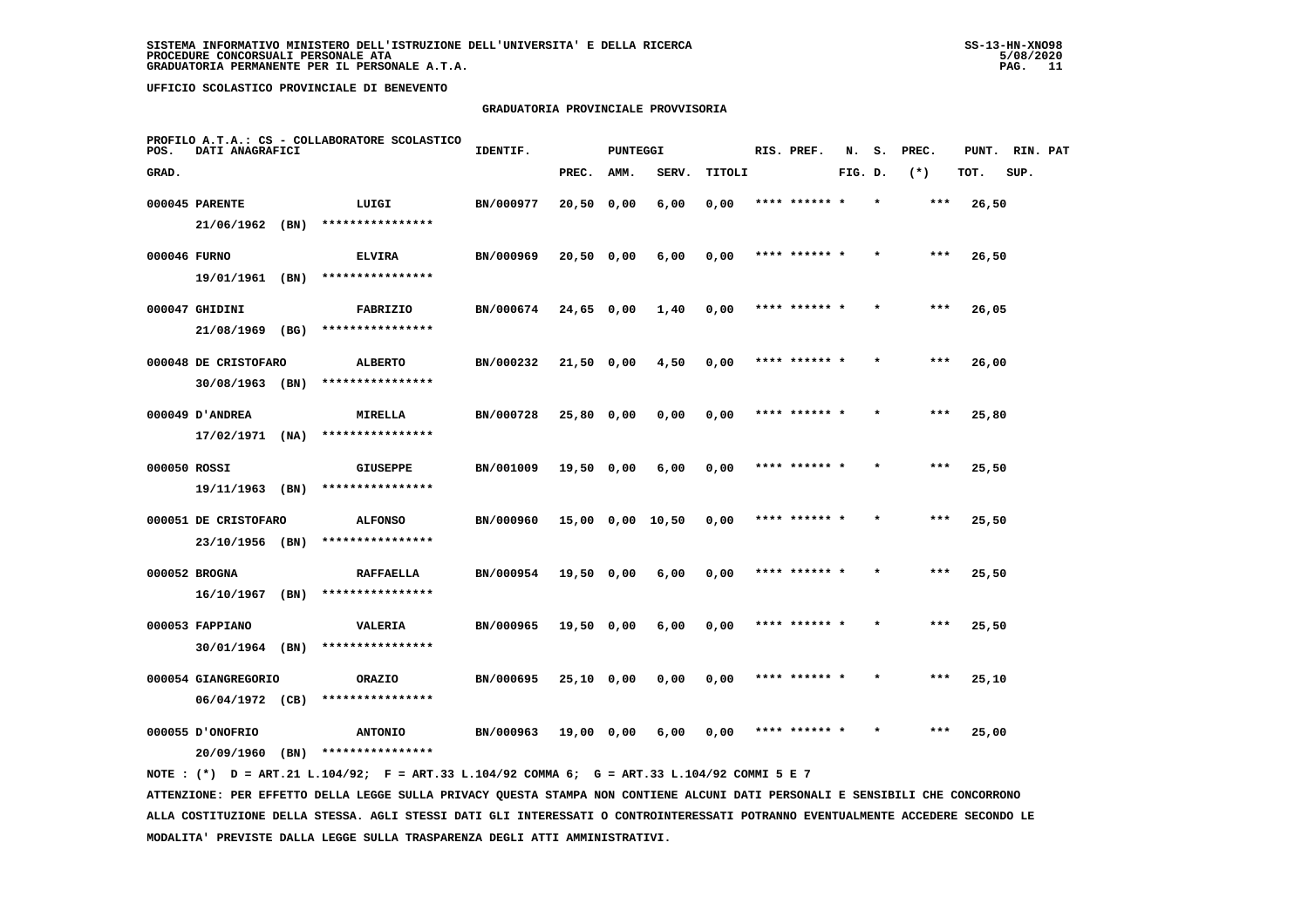## **GRADUATORIA PROVINCIALE PROVVISORIA**

| POS.         | DATI ANAGRAFICI   |      | PROFILO A.T.A.: CS - COLLABORATORE SCOLASTICO | IDENTIF.  |              | <b>PUNTEGGI</b> |       |        | RIS. PREF.    | N.      | s.      | PREC. | PUNT. | RIN. PAT |  |
|--------------|-------------------|------|-----------------------------------------------|-----------|--------------|-----------------|-------|--------|---------------|---------|---------|-------|-------|----------|--|
| GRAD.        |                   |      |                                               |           | PREC.        | AMM.            | SERV. | TITOLI |               | FIG. D. |         | $(*)$ | TOT.  | SUP.     |  |
| 000056 CRETA |                   |      | <b>CLEMENTINA</b>                             | BN/000959 | 19,00 0,00   |                 | 6,00  | 0,00   | **** ****** * |         | $\star$ | $***$ | 25,00 |          |  |
|              | 06/08/1959        | (BN) | ****************                              |           |              |                 |       |        |               |         |         |       |       |          |  |
|              | 000057 ROMANO     |      | MICHELINA                                     | BN/000757 | 24,95 0,00   |                 | 0,00  | 0,00   | **** ****** * |         |         | ***   | 24,95 |          |  |
|              | 28/06/1971 (BN)   |      | ****************                              |           |              |                 |       |        |               |         |         |       |       |          |  |
|              | 000058 RUGGIERO   |      | CARMELA                                       | BN/000700 | 24,85 0,00   |                 | 0,00  | 0,00   | **** ****** * |         |         | $***$ | 24,85 |          |  |
|              | 05/12/1962        | (BN) | ****************                              |           |              |                 |       |        |               |         |         |       |       |          |  |
|              | 000059 ROMANO     |      | <b>GIUSEPPINA</b>                             | BN/001008 | 18,75 0,00   |                 | 6,00  | 0,00   | **** ****** * |         |         | $***$ | 24,75 |          |  |
|              | 31/07/1961        | (BN) | ****************                              |           |              |                 |       |        |               |         |         |       |       |          |  |
|              | 000060 IANNELLI   |      | MARINA                                        | BN/000970 | 18,50 0,00   |                 | 6,00  | 0,00   | **** ****** * |         |         | $***$ | 24,50 |          |  |
|              | 13/01/1964        | (RM) | ****************                              |           |              |                 |       |        |               |         |         |       |       |          |  |
|              | 000061 ANGELONE   |      | <b>GIOVANNA</b>                               | BN/000985 | 18,50 0,00   |                 | 6,00  | 0,00   |               |         |         | ***   | 24,50 |          |  |
|              | 26/12/1962        | (BN) | ****************                              |           |              |                 |       |        |               |         |         |       |       |          |  |
|              | 000062 GAUDIO     |      | <b>PAOLO</b>                                  | BN/000716 | $24,30$ 0,00 |                 | 0,00  | 0,00   | **** ******   |         |         | ***   | 24,30 |          |  |
|              | 19/05/1977 (CE)   |      | ****************                              |           |              |                 |       |        |               |         |         |       |       |          |  |
|              | 000063 PELLINO    |      | <b>GERARDO</b>                                | BN/000710 | 24,20 0,00   |                 | 0,00  | 0,00   | **** ****** * |         |         | ***   | 24,20 |          |  |
|              | 07/06/1981        | (EE) | ****************                              |           |              |                 |       |        |               |         |         |       |       |          |  |
|              | 000064 CARUSO     |      | <b>NUNZIATA</b>                               | BN/000987 | 18,00 0,00   |                 | 6,00  | 0,00   | **** ****** * |         |         | $***$ | 24,00 |          |  |
|              | 25/03/1958        | (BN) | ****************                              |           |              |                 |       |        |               |         |         |       |       |          |  |
|              | 000065 CORETTI    |      | <b>POMPEA</b>                                 | BN/000991 | 18,00 0,00   |                 | 6,00  | 0,00   | **** ****** * |         |         | ***   | 24,00 |          |  |
|              | 09/05/1962        | (BN) | ****************                              |           |              |                 |       |        |               |         |         |       |       |          |  |
|              | 000066 DEL MONACO |      | <b>AIDA</b>                                   | BN/000729 | $23,95$ 0,00 |                 | 0.00  | 0,00   | **** ****** * |         |         | ***   | 23,95 |          |  |
|              | 11/06/1967        | (BN) | ****************                              |           |              |                 |       |        |               |         |         |       |       |          |  |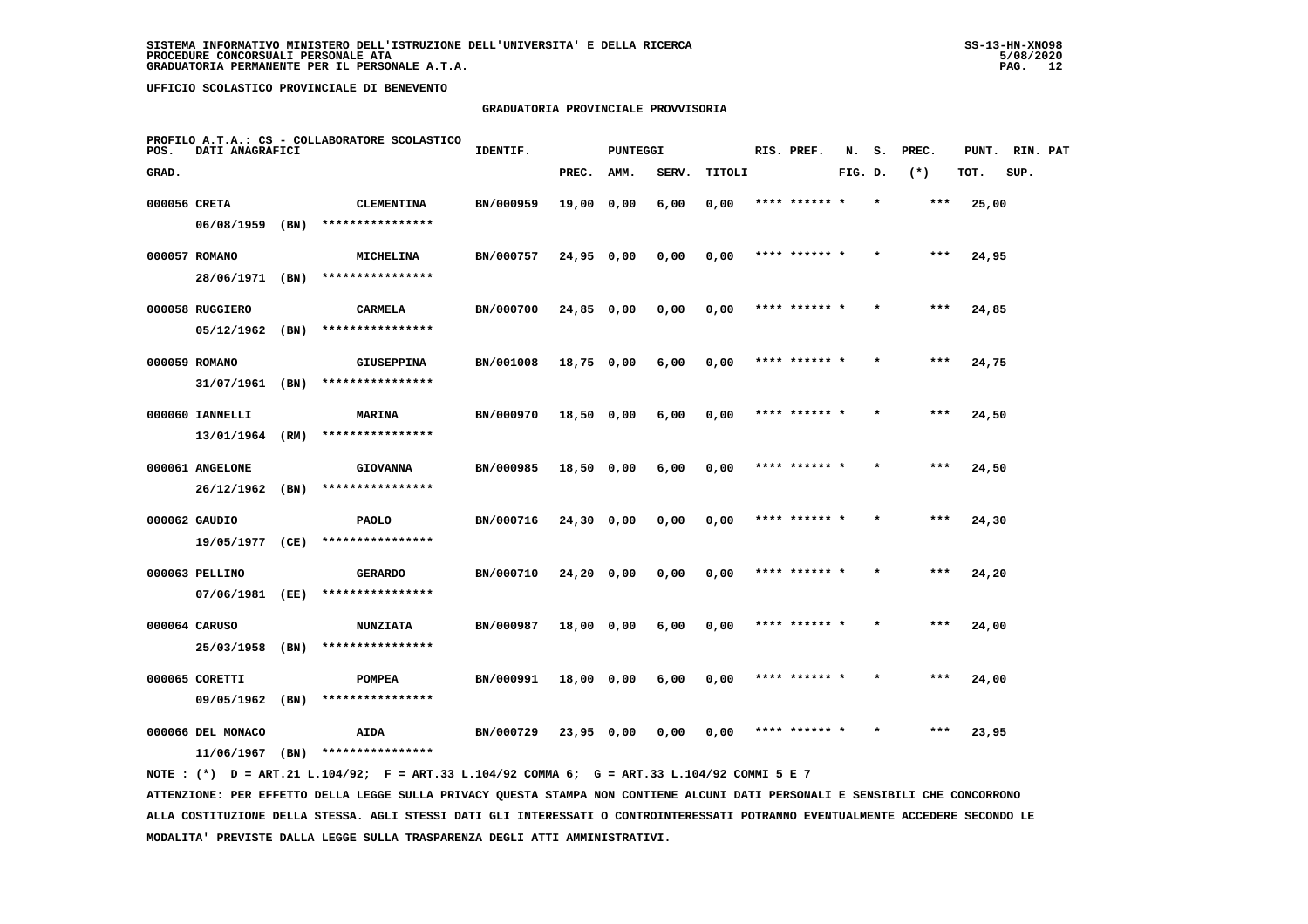# **GRADUATORIA PROVINCIALE PROVVISORIA**

| PROFILO A.T.A.: CS - COLLABORATORE SCOLASTICO<br>POS.<br>DATI ANAGRAFICI |                                 |      | IDENTIF.                                  |           |              | <b>PUNTEGGI</b> |                       |        | RIS. PREF. | N.            | s.<br>PREC. |         | PUNT. | RIN. PAT |      |  |
|--------------------------------------------------------------------------|---------------------------------|------|-------------------------------------------|-----------|--------------|-----------------|-----------------------|--------|------------|---------------|-------------|---------|-------|----------|------|--|
| GRAD.                                                                    |                                 |      |                                           |           | PREC.        | AMM.            | SERV.                 | TITOLI |            |               | FIG. D.     |         | $(*)$ | TOT.     | SUP. |  |
|                                                                          | 000067 BOLOGNINI                |      | <b>PAOLA</b>                              | BN/000753 | $23,65$ 0,00 |                 | 0,00                  | 0,00   |            | **** ****** * |             | $\star$ | ***   | 23,65    |      |  |
|                                                                          | 20/05/1973                      | (BN) | ****************                          |           |              |                 |                       |        |            |               |             |         |       |          |      |  |
|                                                                          | 000068 SIMEONE                  |      | GIOVANNI                                  | BN/001012 | $16,60$ 0,00 |                 | 7,00                  | 0,00   |            |               |             |         | ***   | 23,60    |      |  |
|                                                                          | 14/04/1957                      | (BN) | ****************                          |           |              |                 |                       |        |            |               |             |         |       |          |      |  |
|                                                                          | 000069 ORZELLECA                |      | MARIO                                     | BN/001003 | $16,00$ 0,00 |                 | 7,00                  | 0,00   |            | **** ****** * |             |         | $***$ | 23,00    |      |  |
|                                                                          | 02/09/1954                      | (BN) | ****************                          |           |              |                 |                       |        |            |               |             |         |       |          |      |  |
|                                                                          | 000070 GORGOGLIONE              |      | <b>MARIA GRAZIA</b>                       | BN/000261 | 23,00 0,00   |                 | 0,00                  | 0,00   |            | **** ****** * |             | $\star$ | ***   | 23,00    |      |  |
|                                                                          | 28/10/1955                      | (BA) | ****************                          |           |              |                 |                       |        |            |               |             |         |       |          |      |  |
|                                                                          | 000071 IULIANO                  |      | ANNA                                      | BN/000276 | 22,95 0,00   |                 | 0,00                  | 0,00   |            | **** ****** * |             |         | $***$ | 22,95    |      |  |
|                                                                          | 17/02/1966                      | (BN) | ****************                          |           |              |                 |                       |        |            |               |             |         |       |          |      |  |
|                                                                          | 000072 VICARIO                  |      | INES<br>****************                  | BN/000701 | 22,60 0,00   |                 | 0,00                  | 0,00   |            | **** ****** * |             |         | ***   | 22,60    |      |  |
|                                                                          | 24/05/1964 (BN)                 |      |                                           |           |              |                 |                       |        |            |               |             |         |       |          |      |  |
|                                                                          | 000073 FRASCADORE<br>25/12/1959 | (BN) | <b>MARIA GIOVANNA</b><br>**************** | BN/000997 | 17,00 0,00   |                 | 5,50                  | 0,00   |            | **** ****** * |             |         | ***   | 22,50    |      |  |
|                                                                          |                                 |      |                                           |           |              |                 |                       |        |            |               |             |         |       |          |      |  |
|                                                                          | 000074 MASTROVITO<br>26/02/1965 | (BN) | <b>ROBERTO</b><br>****************        | BN/000873 | 22,50 0,00   |                 | 0,00                  | 0,00   |            | **** ****** * |             |         | $***$ | 22,50    |      |  |
|                                                                          | 000075 CECERE                   |      |                                           |           |              |                 |                       |        |            |               |             |         | ***   |          |      |  |
|                                                                          | 01/11/1974 (CE)                 |      | <b>GIUSEPPE</b><br>****************       | BN/001055 |              |                 | $0,00$ 2,50 19,90     | 0,00   |            |               |             |         |       | 22,40    |      |  |
|                                                                          | 000076 MAIONE                   |      | <b>CARMEN</b>                             | BN/001058 |              |                 | $0,00$ $3,50$ $18,60$ | 0,00   |            | **** ****** * |             |         | $***$ | 22,10    |      |  |
|                                                                          | 29/01/1983                      | (BN) | ****************                          |           |              |                 |                       |        |            |               |             |         |       |          |      |  |
|                                                                          | 000077 VARRICCHIO               |      | GERARDINA                                 | BN/000355 | 22,10 0,00   |                 | 0,00                  | 0,00   |            | **** ****** * |             |         | ***   | 22,10    |      |  |
|                                                                          | 26/03/1960                      | (BN) | ****************                          |           |              |                 |                       |        |            |               |             |         |       |          |      |  |
|                                                                          |                                 |      |                                           |           |              |                 |                       |        |            |               |             |         |       |          |      |  |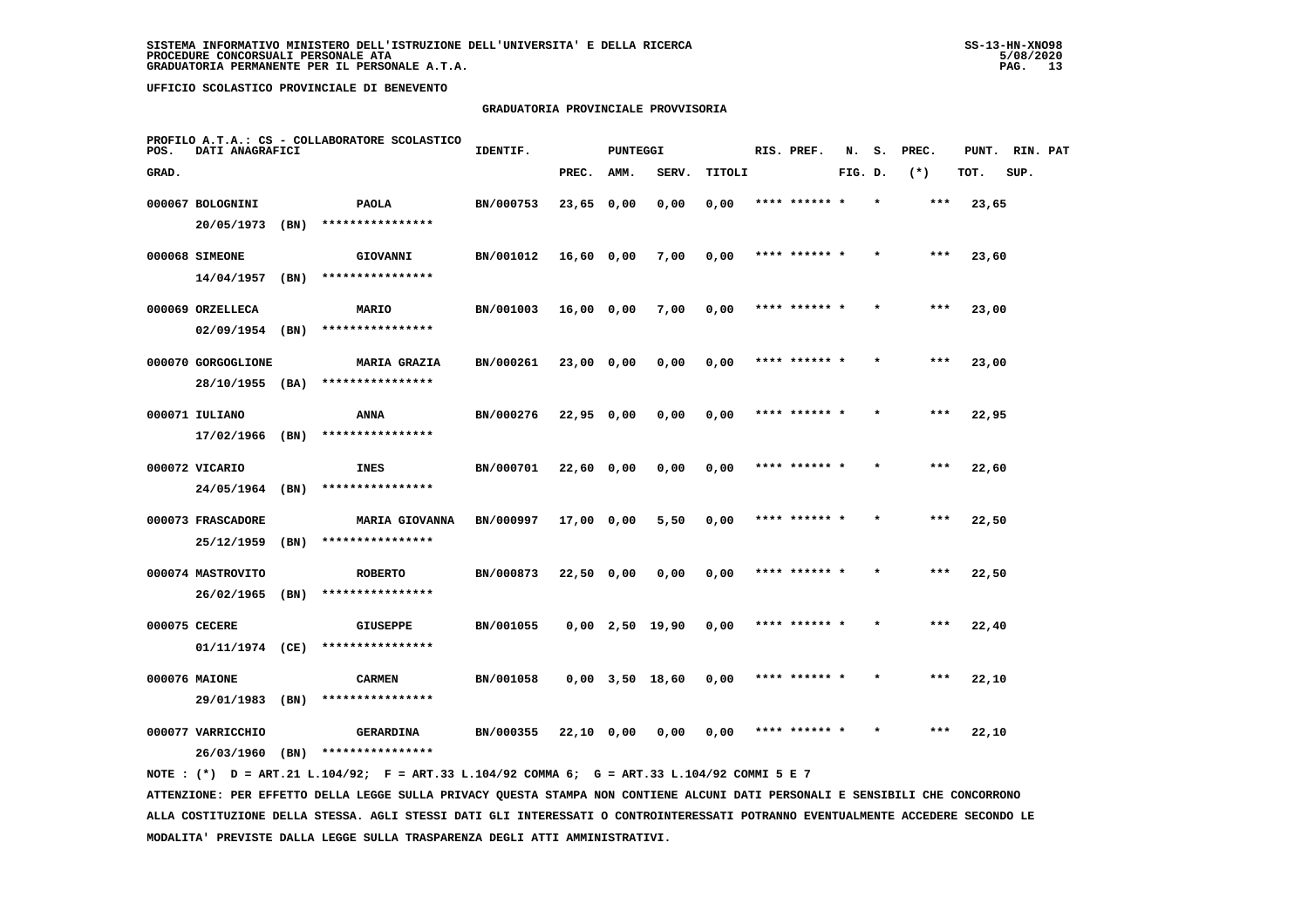# **GRADUATORIA PROVINCIALE PROVVISORIA**

| PROFILO A.T.A.: CS - COLLABORATORE SCOLASTICO<br>DATI ANAGRAFICI<br>POS. |                    |      |                                    | IDENTIF.<br>PUNTEGGI |              |      |                       | RIS. PREF. | N.            | s.      | PREC.   | PUNT. | RIN. PAT |      |  |
|--------------------------------------------------------------------------|--------------------|------|------------------------------------|----------------------|--------------|------|-----------------------|------------|---------------|---------|---------|-------|----------|------|--|
| GRAD.                                                                    |                    |      |                                    |                      | PREC.        | AMM. | SERV.                 | TITOLI     |               | FIG. D. |         | $(*)$ | TOT.     | SUP. |  |
|                                                                          | 000078 VITELLI     |      | TERESA                             | BN/001017            | 16,00 0,00   |      | 6,00                  | 0,00       | **** ******   |         |         | ***   | 22,00    |      |  |
|                                                                          | 29/12/1961 (BN)    |      | ****************                   |                      |              |      |                       |            |               |         |         |       |          |      |  |
|                                                                          | 000079 IOVINO      |      | <b>ROSA</b>                        | BN/000999            | $16,00$ 0,00 |      | 6,00                  | 0,00       | **** ****** * |         |         | ***   | 22,00    |      |  |
|                                                                          | 01/03/1960         | (BN) | ****************                   |                      |              |      |                       |            |               |         |         |       |          |      |  |
| 000080 MEOLI                                                             |                    |      | <b>ANTONELLA</b>                   | BN/000871            | $20,45$ 0,00 |      | 1,20                  | 0,00       | **** ****** * |         | $\star$ | ***   | 21,65    |      |  |
|                                                                          | 29/12/1982         | (BN) | ****************                   |                      |              |      |                       |            |               |         |         |       |          |      |  |
|                                                                          | 000081 IANNAZZONE  |      | GIULIA                             | BN/000998            | 15,50 0,00   |      | 6,00                  | 0,00       | **** ****** * |         |         | $***$ | 21,50    |      |  |
|                                                                          | 30/01/1960         | (AV) | ****************                   |                      |              |      |                       |            |               |         |         |       |          |      |  |
|                                                                          | 000082 MECCARIELLO |      | <b>ANGELO</b>                      | BN/001103            |              |      | $0,00$ 2,50 18,75     | 0,00       | **** ****** * |         |         | $***$ | 21,25    |      |  |
|                                                                          | 19/06/1981 (CE)    |      | ****************                   |                      |              |      |                       |            |               |         |         |       |          |      |  |
|                                                                          | 000083 SELLITTO    |      | LUIGIA                             | BN/001011            | 15,00 0,00   |      | 6,00                  | 0,00       | **** ****** * |         | $\star$ | $***$ | 21,00    |      |  |
|                                                                          | 26/12/1963         | (BN) | ****************                   |                      |              |      |                       |            |               |         |         |       |          |      |  |
|                                                                          | 000084 MENNITTO    |      | <b>ESTER</b>                       | BN/000715            | $20,95$ 0,00 |      | 0,00                  | 0,00       |               |         |         | $***$ | 20,95    |      |  |
|                                                                          | 02/07/1963         | (BN) | ****************                   |                      |              |      |                       |            |               |         |         |       |          |      |  |
|                                                                          | 000085 PASCARELLA  |      | <b>STEFANIA</b>                    | BN/001004            | $14,50$ 0,00 |      | 6,00                  | 0,00       | **** ****** * |         |         | $***$ | 20,50    |      |  |
|                                                                          | 25/01/1978         | (NA) | ****************                   |                      |              |      |                       |            |               |         |         |       |          |      |  |
|                                                                          | 000086 MARTONE     |      | <b>GIOVANNA</b>                    | BN/001001            | $14,50$ 0,00 |      | 6,00                  | 0,00       | **** ****** * |         | $\star$ | ***   | 20,50    |      |  |
|                                                                          | 18/06/1964         | (BN) | ****************                   |                      |              |      |                       |            |               |         |         |       |          |      |  |
|                                                                          | 000087 MELILLO     |      | <b>MARIA</b>                       | BN/001084            |              |      | $0,00$ $3,00$ $17,50$ | 0,00       | **** ****** * |         |         | $***$ | 20,50    |      |  |
|                                                                          | 19/05/1962         | (BN) | ****************                   |                      |              |      |                       |            |               |         |         |       |          |      |  |
|                                                                          | 000088 D'ITRIA     |      | <b>ERNESTA</b><br>**************** | BN/000996            | 14,50 0,00   |      | 6,00                  | 0,00       | **** ****** * |         |         | ***   | 20,50    |      |  |
|                                                                          | 22/11/1958         | (BN) |                                    |                      |              |      |                       |            |               |         |         |       |          |      |  |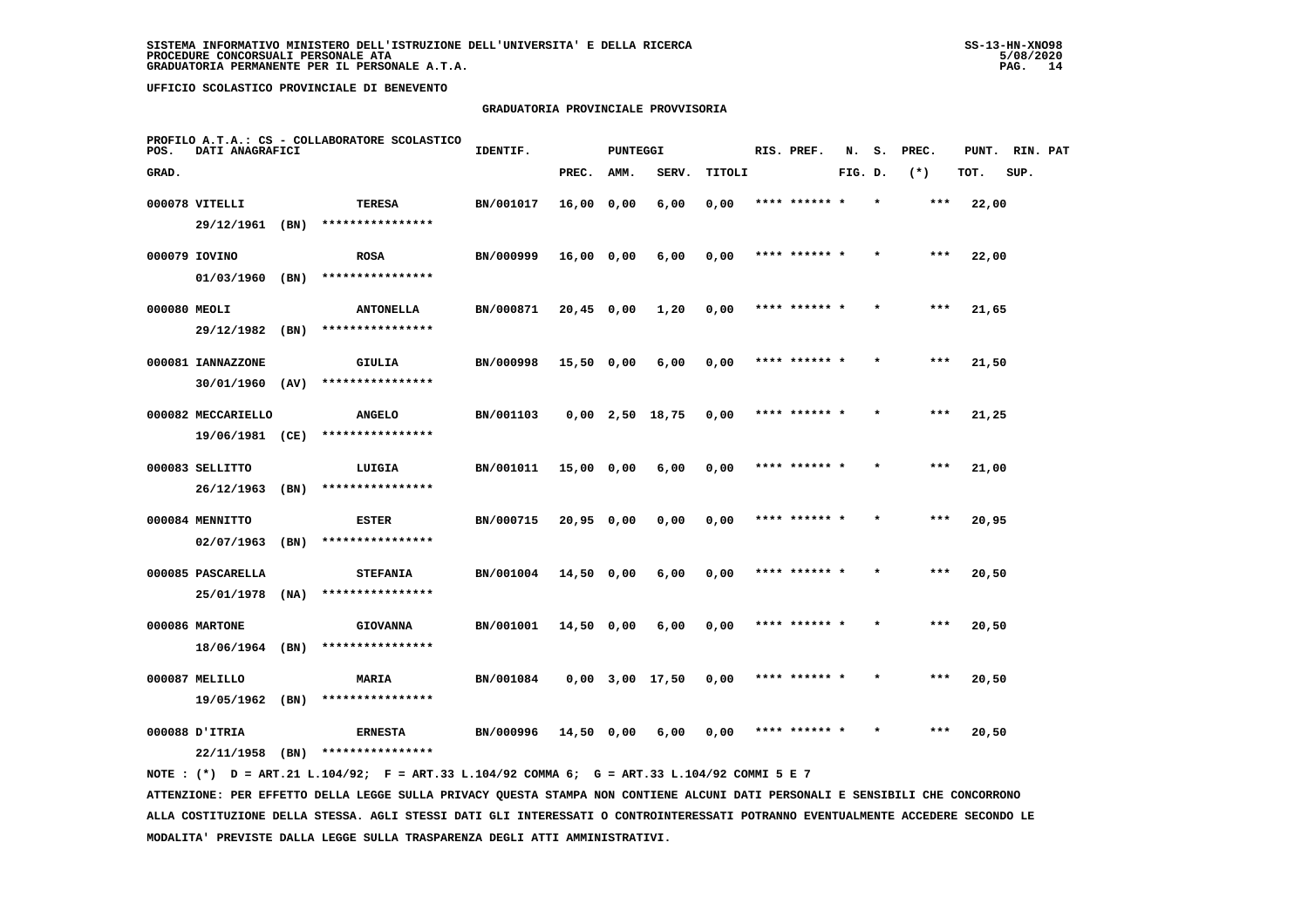# **GRADUATORIA PROVINCIALE PROVVISORIA**

| PROFILO A.T.A.: CS - COLLABORATORE SCOLASTICO<br>DATI ANAGRAFICI<br>POS. |                 |      |                   | IDENTIF.<br>PUNTEGGI |              |      |                       | RIS. PREF. | N.            | s.      | PREC. | PUNT. | RIN. PAT |      |  |
|--------------------------------------------------------------------------|-----------------|------|-------------------|----------------------|--------------|------|-----------------------|------------|---------------|---------|-------|-------|----------|------|--|
| GRAD.                                                                    |                 |      |                   |                      | PREC.        | AMM. | SERV.                 | TITOLI     |               | FIG. D. |       | $(*)$ | TOT.     | SUP. |  |
| 000089 RUSSO                                                             |                 |      | <b>CARMINE</b>    | BN/001010            | $14,50$ 0,00 |      | 6,00                  | 0,00       | **** ******   |         |       | ***   | 20,50    |      |  |
|                                                                          | 28/01/1962 (BN) |      | ****************  |                      |              |      |                       |            |               |         |       |       |          |      |  |
|                                                                          | 000090 PETRONE  |      | <b>GIUSEPPINA</b> | BN/001006            | 14,50 0,00   |      | 6,00                  | 0,00       | **** ****** * |         |       | $***$ | 20,50    |      |  |
|                                                                          | 12/08/1964      | (BN) | ****************  |                      |              |      |                       |            |               |         |       |       |          |      |  |
| 000091 MIRRA                                                             |                 |      | ORSOLA            | BN/001002            | 14,50 0,00   |      | 6,00                  | 0,00       | **** ****** * |         |       | ***   | 20,50    |      |  |
|                                                                          | 12/06/1961      | (BN) | ****************  |                      |              |      |                       |            |               |         |       |       |          |      |  |
|                                                                          | 000092 MARINARO |      | <b>RENATA</b>     | BN/000722            | $20,35$ 0,00 |      | 0,00                  | 0,00       | **** ****** * |         |       | $***$ | 20,35    |      |  |
|                                                                          | 22/11/1969      | (BN) | ****************  |                      |              |      |                       |            |               |         |       |       |          |      |  |
|                                                                          | 000093 DE CICCO |      | <b>ROCCO</b>      | BN/000993            | $14,60$ 0,00 |      | 5,50                  | 0,00       | **** ****** * |         |       | $***$ | 20,10    |      |  |
|                                                                          | 07/02/1966      | (BN) | ****************  |                      |              |      |                       |            |               |         |       |       |          |      |  |
|                                                                          | 000094 CAVEZZA  |      | <b>GIUSEPPE</b>   | BN/000989            | 14,00 0,00   |      | 6,00                  | 0,00       | **** ****** * |         |       | $***$ | 20,00    |      |  |
|                                                                          | 08/10/1957      | (NA) | ****************  |                      |              |      |                       |            |               |         |       |       |          |      |  |
|                                                                          | 000095 DE CAPUA |      | <b>CESARINA</b>   | BN/001028            |              |      | $0,00$ 2,50 17,50     | 0,00       |               |         |       | ***   | 20,00    |      |  |
|                                                                          | 04/05/1964      | (BN) | ****************  |                      |              |      |                       |            |               |         |       |       |          |      |  |
|                                                                          | 000096 RAPUANO  |      | <b>CARMELO</b>    | BN/001100            |              |      | $0,00$ $2,00$ $18,00$ | 0,00       | **** ******   |         |       | ***   | 20,00    |      |  |
|                                                                          | 27/09/1960      | (BN) | ****************  |                      |              |      |                       |            |               |         |       |       |          |      |  |
|                                                                          | 000097 CHIUSOLO |      | <b>ANNA</b>       | BN/000726            | $19,90$ 0,00 |      | 0,00                  | 0,00       | **** ****** * |         |       | ***   | 19,90    |      |  |
|                                                                          | 27/03/1966      | (BN) | ****************  |                      |              |      |                       |            |               |         |       |       |          |      |  |
|                                                                          | 000098 CIOFFI   |      | GIULIO            | BN/000875            | 19,80 0,00   |      | 0,00                  | 0,00       | **** ****** * |         |       | ***   | 19,80    |      |  |
|                                                                          | 15/02/1964 (CE) |      | ****************  |                      |              |      |                       |            |               |         |       |       |          |      |  |
|                                                                          | 000099 DI MUZIO |      | MARINA            | BN/000994            | 15,50 0,00   |      | 4,00                  | 0,00       |               |         |       | ***   | 19,50    |      |  |
|                                                                          | 04/10/1984      | (BN) | ****************  |                      |              |      |                       |            |               |         |       |       |          |      |  |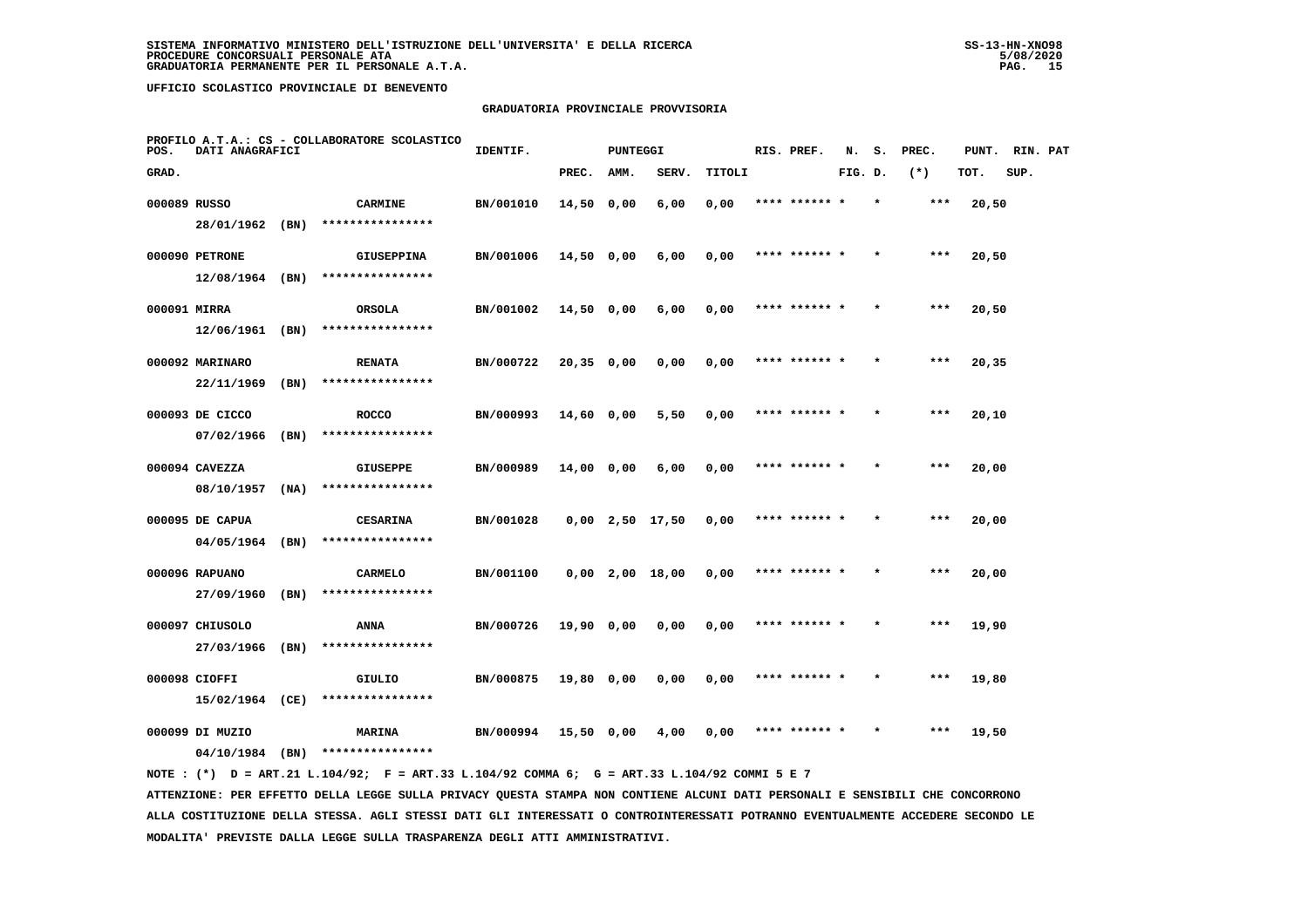# **GRADUATORIA PROVINCIALE PROVVISORIA**

| PROFILO A.T.A.: CS - COLLABORATORE SCOLASTICO<br>POS.<br>DATI ANAGRAFICI |                   |      | IDENTIF.<br><b>PUNTEGGI</b><br>RIS. PREF. |           |            |      |                   | N.     | s.            | PREC.   | PUNT. | RIN. PAT |       |      |  |
|--------------------------------------------------------------------------|-------------------|------|-------------------------------------------|-----------|------------|------|-------------------|--------|---------------|---------|-------|----------|-------|------|--|
| GRAD.                                                                    |                   |      |                                           |           | PREC.      | AMM. | SERV.             | TITOLI |               | FIG. D. |       | $(*)$    | TOT.  | SUP. |  |
|                                                                          | 000100 REPOLA     |      | FILOMENA                                  | BN/000725 | 19,40 0,00 |      | 0,00              | 0,00   | **** ****** * |         |       | ***      | 19,40 |      |  |
|                                                                          | 26/12/1958 (BN)   |      | ****************                          |           |            |      |                   |        |               |         |       |          |       |      |  |
| 000101 PEPE                                                              |                   |      | <b>MARILENA</b>                           | BN/000698 | 19,15 0,00 |      | 0,00              | 0,00   | **** ****** * |         |       | ***      | 19,15 |      |  |
|                                                                          | $01/03/1961$ (BN) |      | ****************                          |           |            |      |                   |        |               |         |       |          |       |      |  |
| 000102 FALCO                                                             |                   |      | <b>ERMINIA</b>                            | BN/000964 | 17,70 0,00 |      | 1,40              | 0,00   | **** ****** * |         |       | $***$    | 19,10 |      |  |
|                                                                          | 21/06/1990        | (BN) | ****************                          |           |            |      |                   |        |               |         |       |          |       |      |  |
|                                                                          | 000103 MAIELLO    |      | <b>ARTURO</b>                             | BN/001057 |            |      | $0,00$ 2,00 17,00 | 0,00   | **** ****** * |         |       | ***      | 19,00 |      |  |
|                                                                          | $12/10/1964$ (BN) |      | ****************                          |           |            |      |                   |        |               |         |       |          |       |      |  |
| 000104 NIZZA                                                             |                   |      | GIOVANNI                                  | BN/001047 |            |      | $0,00$ 2,00 16,10 | 0,00   | **** ****** * |         |       | ***      | 18,10 |      |  |
|                                                                          | $30/03/1964$ (BN) |      | ****************                          |           |            |      |                   |        |               |         |       |          |       |      |  |
| 000105 MUCCI                                                             |                   |      | <b>MASSIMINO</b>                          | BN/000457 | 17,60 0,00 |      | 0,00              | 0,00   | **** ****** * |         |       | $***$    | 17,60 |      |  |
|                                                                          | 13/05/1954 (BN)   |      | ****************                          |           |            |      |                   |        |               |         |       |          |       |      |  |
|                                                                          | 000106 CATILLO    |      | <b>ROCCO</b>                              | BN/001035 |            |      | $0,00$ 2,50 15,00 | 0,00   | **** ****** * |         |       | $***$    | 17,50 |      |  |
|                                                                          | $01/12/1961$ (BN) |      | ****************                          |           |            |      |                   |        |               |         |       |          |       |      |  |
|                                                                          | 000107 TEDINO     |      | LUISA VERA                                | BN/001070 |            |      | $0,00$ 2,00 15,00 | 0,00   | **** ****** * |         |       | $***$    | 17,00 |      |  |
|                                                                          | 13/03/1963 (BN)   |      | ****************                          |           |            |      |                   |        |               |         |       |          |       |      |  |
| 000108 FADDA                                                             |                   |      | <b>ANTONIETTA</b>                         | BN/001034 |            |      | $0,00$ 2,00 15,00 | 0,00   | **** ****** * |         |       | $***$    | 17,00 |      |  |
|                                                                          | 17/01/1963        | (BN) | ****************                          |           |            |      |                   |        |               |         |       |          |       |      |  |
| 000109 PICCA                                                             |                   |      | LOREDANA                                  | BN/001061 |            |      | $0,00$ 2,00 15,00 | 0,00   | **** ****** * |         |       | ***      | 17,00 |      |  |
|                                                                          | 09/11/1966        | (BN) | ****************                          |           |            |      |                   |        |               |         |       |          |       |      |  |
| 000110 CUOMO                                                             |                   |      | CARMELA                                   | BN/001039 |            |      | $0,00$ 2,00 14,70 | 0,00   | **** ****** * |         |       | ***      | 16,70 |      |  |
|                                                                          | $05/04/1965$ (NA) |      | ****************                          |           |            |      |                   |        |               |         |       |          |       |      |  |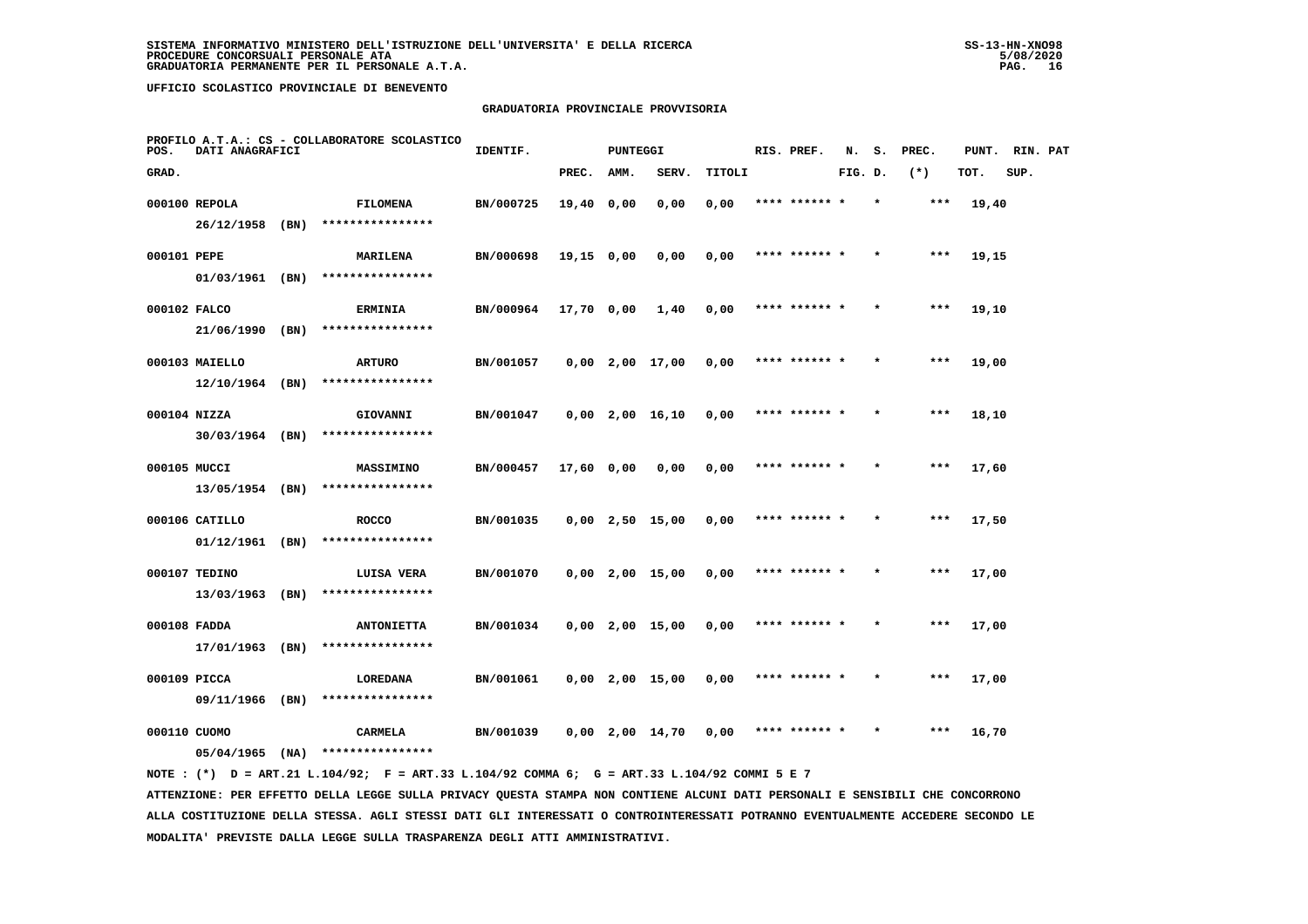# **GRADUATORIA PROVINCIALE PROVVISORIA**

| PROFILO A.T.A.: CS - COLLABORATORE SCOLASTICO<br>POS.<br>DATI ANAGRAFICI |                  |      |                               | IDENTIF.<br><b>PUNTEGGI</b> |       |      |                   |        |  | RIS. PREF.    | N.      | s.      | PREC. | PUNT.   | RIN. PAT |  |
|--------------------------------------------------------------------------|------------------|------|-------------------------------|-----------------------------|-------|------|-------------------|--------|--|---------------|---------|---------|-------|---------|----------|--|
| GRAD.                                                                    |                  |      |                               |                             | PREC. | AMM. | SERV.             | TITOLI |  |               | FIG. D. |         | $(*)$ | TOT.    | SUP.     |  |
|                                                                          | 000111 COMPARE   |      | <b>GIUSEPPE</b>               | BN/001059                   |       |      | $0,00$ 2,00 14,65 | 0,00   |  | **** ****** * |         | $\star$ | ***   | 16,65   |          |  |
|                                                                          | 07/06/1955       | (BN) | ****************              |                             |       |      |                   |        |  |               |         |         |       |         |          |  |
|                                                                          | 000112 PORCARO   |      | ANNA                          | BN/001056                   |       |      | $0,00$ 2,00 14,50 | 0,00   |  | **** ****** * |         |         | ***   | 16,50   |          |  |
|                                                                          | 01/11/1961       | (BN) | ****************              |                             |       |      |                   |        |  |               |         |         |       |         |          |  |
|                                                                          | 000113 IANNIELLO |      | LUIGIA                        | BN/001067                   |       |      | $0,00$ 2,00 14,40 | 0,00   |  | **** ****** * |         |         | $***$ | 16,40   |          |  |
|                                                                          | 14/10/1953       | (BN) | ****************              |                             |       |      |                   |        |  |               |         |         |       |         |          |  |
|                                                                          | 000114 VETRONE   |      | POMPILIO                      | BN/001054                   |       |      | $0,00$ 2,00 14,10 | 0,00   |  | **** ****** * |         |         | ***   | 16,10   |          |  |
|                                                                          | 05/07/1960       | (BN) | ****************              |                             |       |      |                   |        |  |               |         |         |       |         |          |  |
| 000115 IZZO                                                              |                  |      | MICHELE                       | BN/001043                   |       |      | $0,00$ 2,50 13,50 | 0,00   |  | **** ****** * |         |         | ***   | 16,00   |          |  |
|                                                                          | 09/10/1983 (BN)  |      | ****************              |                             |       |      |                   |        |  |               |         |         |       |         |          |  |
|                                                                          | 000116 COLELLA   |      | CAROLINA                      | BN/001053                   |       |      | $0,00$ 2,00 14,00 | 0,00   |  | **** ****** * |         |         | $***$ | 16,00 X |          |  |
|                                                                          | 20/05/1967       | (NA) | ****************              |                             |       |      |                   |        |  |               |         |         |       |         |          |  |
|                                                                          | 000117 VERRILLO  |      | VITO                          | BN/001052                   |       |      | $0,00$ 2,00 13,50 | 0,00   |  | **** ****** * |         |         | ***   | 15,50   |          |  |
|                                                                          | 11/02/1964       | (BN) | ****************              |                             |       |      |                   |        |  |               |         |         |       |         |          |  |
|                                                                          | 000118 LUCIANO   |      | <b>CARMINE</b>                | BN/001087                   |       |      | $0,00$ 2,00 13,50 | 0,00   |  | **** ****** * |         |         | $***$ | 15,50   |          |  |
|                                                                          | 19/01/1964 (NA)  |      | ****************              |                             |       |      |                   |        |  |               |         |         |       |         |          |  |
|                                                                          | 000119 FORMATI   |      | MICHELINA<br>**************** | BN/001042                   |       |      | $0,00$ 2,00 13,50 | 0,00   |  | **** ****** * |         |         | $***$ | 15,50   |          |  |
|                                                                          | 22/05/1963       | (BN) |                               |                             |       |      |                   |        |  |               |         |         |       |         |          |  |
|                                                                          | 000120 PENGUE    |      | EMMA                          | BN/001086                   |       |      | $0,00$ 2,00 13,50 | 0,00   |  | **** ****** * |         |         | ***   | 15,50   |          |  |
|                                                                          | 24/08/1963       | (BN) | ****************              |                             |       |      |                   |        |  |               |         |         |       |         |          |  |
|                                                                          | 000121 TASSELLA  |      | <b>MARIA ROSARIA</b>          | BN/001041                   |       |      | $0,00$ 2,00 13,50 | 0,00   |  | **** ****** * |         |         | ***   | 15,50   |          |  |
|                                                                          | 03/09/1961 (BN)  |      | ****************              |                             |       |      |                   |        |  |               |         |         |       |         |          |  |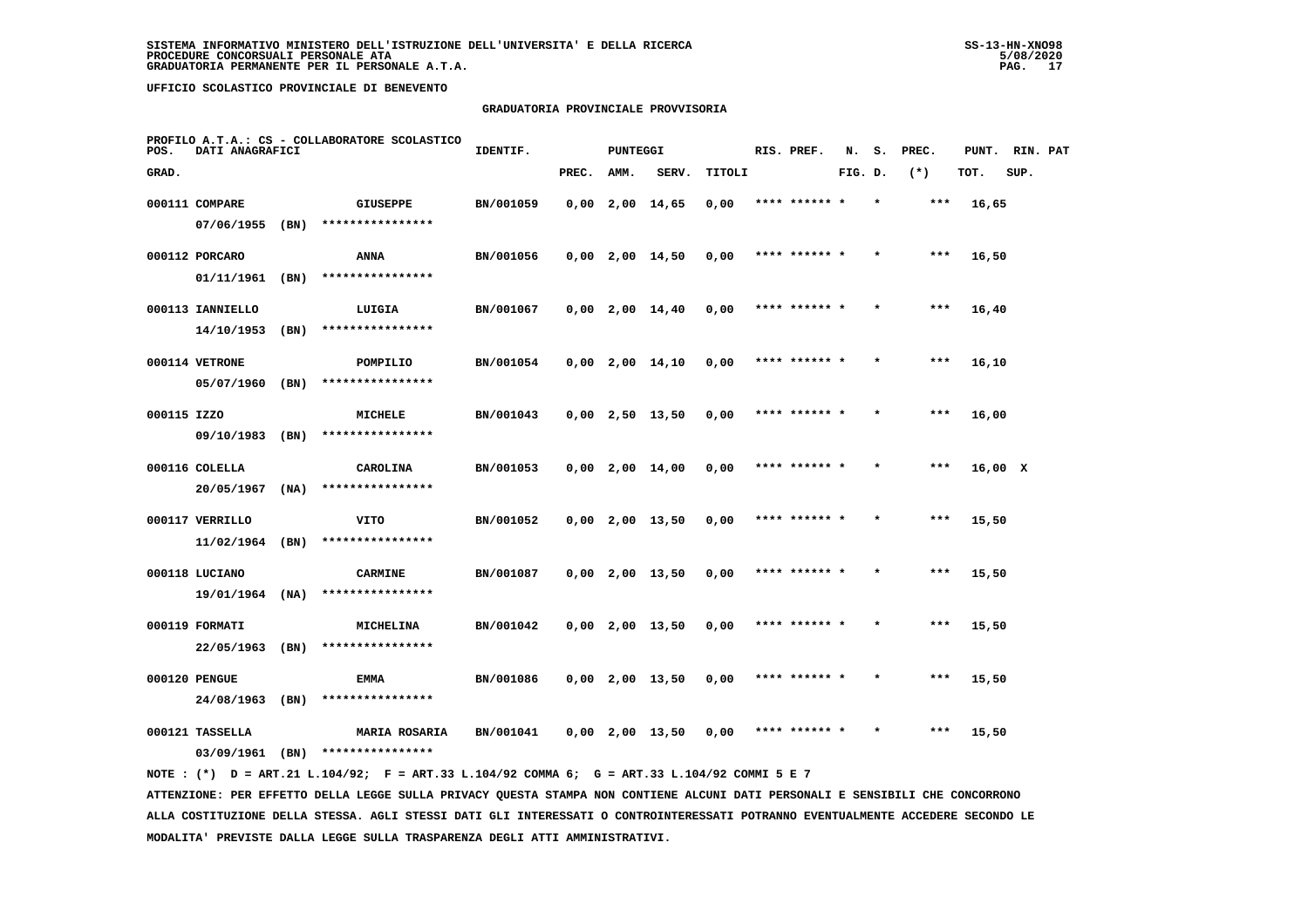## **GRADUATORIA PROVINCIALE PROVVISORIA**

| POS.         | DATI ANAGRAFICI                | PROFILO A.T.A.: CS - COLLABORATORE SCOLASTICO | IDENTIF.<br><b>PUNTEGGI</b>         |           |             |      |                       |        | RIS. PREF. | N.            | s.      | PREC.   | PUNT. | RIN. PAT |      |  |
|--------------|--------------------------------|-----------------------------------------------|-------------------------------------|-----------|-------------|------|-----------------------|--------|------------|---------------|---------|---------|-------|----------|------|--|
| GRAD.        |                                |                                               |                                     |           | PREC.       | AMM. | SERV.                 | TITOLI |            |               | FIG. D. |         | $(*)$ | TOT.     | SUP. |  |
| 000122 FOLLO |                                |                                               | ORNELLA                             | BN/001031 |             |      | $0,00$ 2,00 13,50     | 0,00   |            | **** ****** * |         | $\star$ | ***   | 15,50    |      |  |
|              | 22/03/1961 (BN)                |                                               | ****************                    |           |             |      |                       |        |            |               |         |         |       |          |      |  |
|              | 000123 DI CERBO                |                                               | FELICIA MARIA                       | BN/001088 |             |      | $0,00$ 2,00 13,50     | 0,00   |            | **** ****** * |         |         | ***   | 15,50    |      |  |
|              | 27/01/1956                     | (BN)                                          | ****************                    |           |             |      |                       |        |            |               |         |         |       |          |      |  |
|              | 000124 VITELLI                 |                                               | <b>MARIA GIOVANNA</b>               | BN/001066 |             |      | $0,00$ 2,00 13,50     | 0,00   |            | **** ****** * |         |         | $***$ | 15,50    |      |  |
|              | 01/10/1961                     | (BN)                                          | ****************                    |           |             |      |                       |        |            |               |         |         |       |          |      |  |
|              | 000125 PISCELLI                |                                               | <b>ANTONIO</b>                      | BN/001040 |             |      | $0,00$ 2,00 13,50     | 0,00   |            | **** ****** * |         |         | ***   | 15,50    |      |  |
|              | 16/06/1960                     | (NA)                                          | ****************                    |           |             |      |                       |        |            |               |         |         |       |          |      |  |
|              | 000126 GRIFFINI                |                                               | EMILIO                              | BN/001037 |             |      | $0,00$ 2,00 13,50     | 0,00   |            | **** ****** * |         |         | $***$ | 15,50    |      |  |
|              | 17/08/1958                     | (BN)                                          | ****************                    |           |             |      |                       |        |            |               |         |         |       |          |      |  |
|              | 000127 SARRACCO                |                                               | <b>ROMEO</b><br>****************    | BN/001033 |             |      | $0,00$ 2,50 12,60     | 0,00   |            | **** ****** * |         |         | ***   | 15,10    |      |  |
|              | 28/09/1959                     | (BN)                                          |                                     |           |             |      |                       |        |            |               |         |         |       |          |      |  |
|              | 000128 AURIEMMA<br>23/02/1963  | (BN)                                          | <b>ANGELA</b><br>****************   | BN/001110 |             |      | $0,00$ 2,50 12,50     | 0,00   |            | **** ****** * |         | $\star$ | ***   | 15,00    |      |  |
|              |                                |                                               |                                     |           |             |      |                       |        |            |               |         |         |       |          |      |  |
|              | 000129 ASSINI<br>30/09/1959    | (BN)                                          | <b>FILOMENA</b><br>**************** | BN/001109 |             |      | $0,00$ 2,00 12,50     | 0,00   |            | **** ******   |         |         | ***   | 14,50    |      |  |
|              |                                |                                               |                                     |           |             |      |                       |        |            | **** ****** * |         |         | ***   |          |      |  |
|              | 000130 DI BLASIO<br>14/01/1961 | (BN)                                          | <b>NUNZIO</b><br>****************   | BN/001106 |             |      | $0,00$ $3,00$ $10,20$ | 0,00   |            |               |         |         |       | 13,20    |      |  |
| 000131 BALDO |                                |                                               | <b>SILVANA</b>                      | BN/000986 | $8,20$ 0,00 |      | 2,40                  | 0,00   |            | **** ****** * |         |         | $***$ | 10,60    |      |  |
|              | 10/12/1969                     | (VV)                                          | ****************                    |           |             |      |                       |        |            |               |         |         |       |          |      |  |
|              | 000132 SANTANIELLO             |                                               | LAURA                               | BN/001101 | $0,00$ 3,50 |      | 6,60                  | 0,00   |            | **** ****** * |         |         | ***   | 10,10    |      |  |
|              | 26/03/1983                     | (NA)                                          | ****************                    |           |             |      |                       |        |            |               |         |         |       |          |      |  |
|              |                                |                                               |                                     |           |             |      |                       |        |            |               |         |         |       |          |      |  |